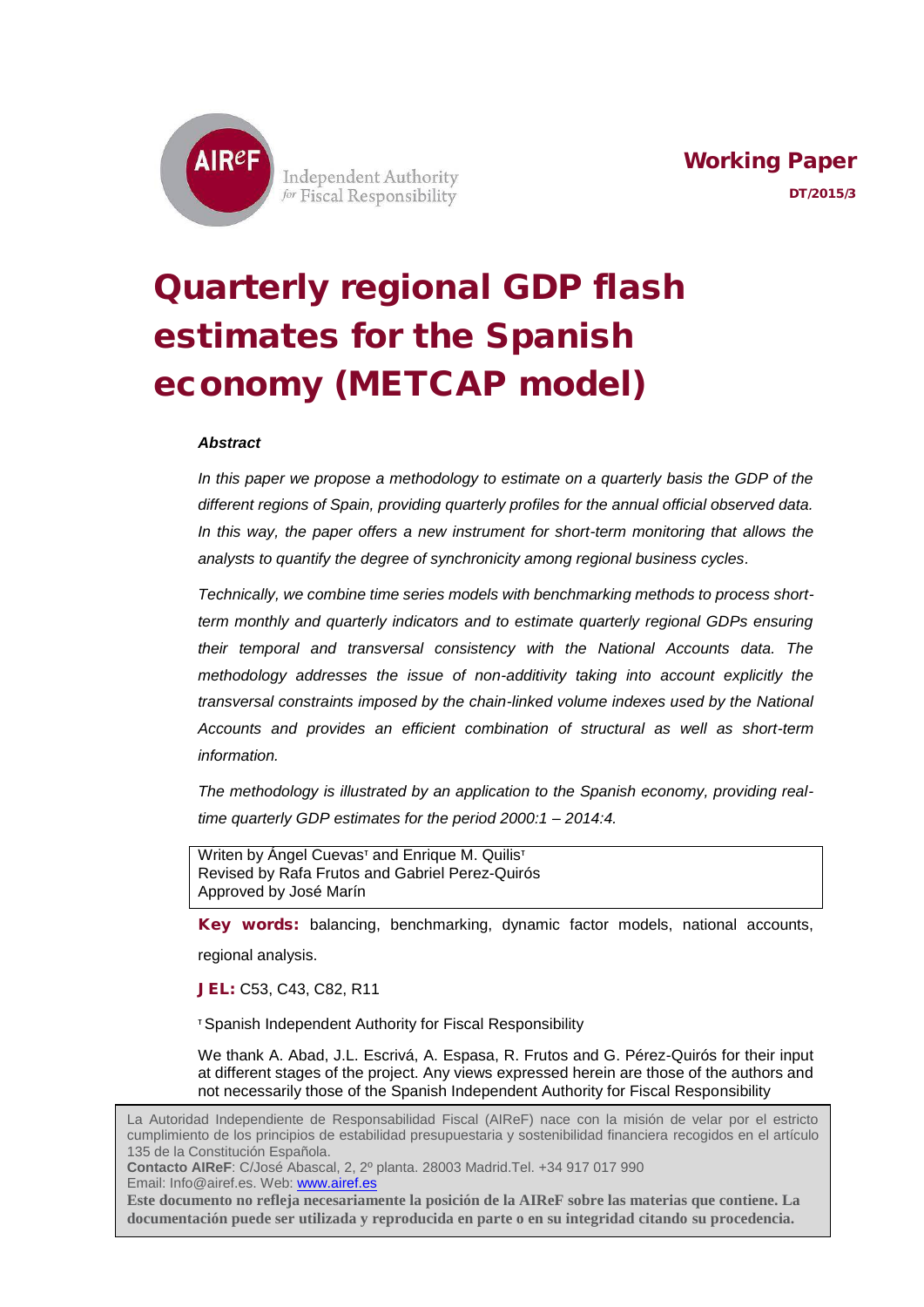

## Summary

| 2 <sup>1</sup> |     |                                                                 |     |
|----------------|-----|-----------------------------------------------------------------|-----|
|                | 2.1 |                                                                 |     |
|                | 2.2 |                                                                 |     |
|                | 2.3 |                                                                 |     |
| 3 <sup>1</sup> |     |                                                                 |     |
|                | 3.1 |                                                                 |     |
|                | 3.2 | Design of regional GDP trackers using dynamic factor analysis11 |     |
|                | 3.3 | Quarterly regional GDPs: initial (unbalanced) estimation16      |     |
|                | 3.4 | Quarterly regional GDPs: final (balanced) estimation 18         |     |
| 4              |     | Numerical results: Spanish quarterly regional GDPs21            |     |
| 5              |     |                                                                 | .23 |
| 6              |     |                                                                 | .25 |
| А.             |     |                                                                 |     |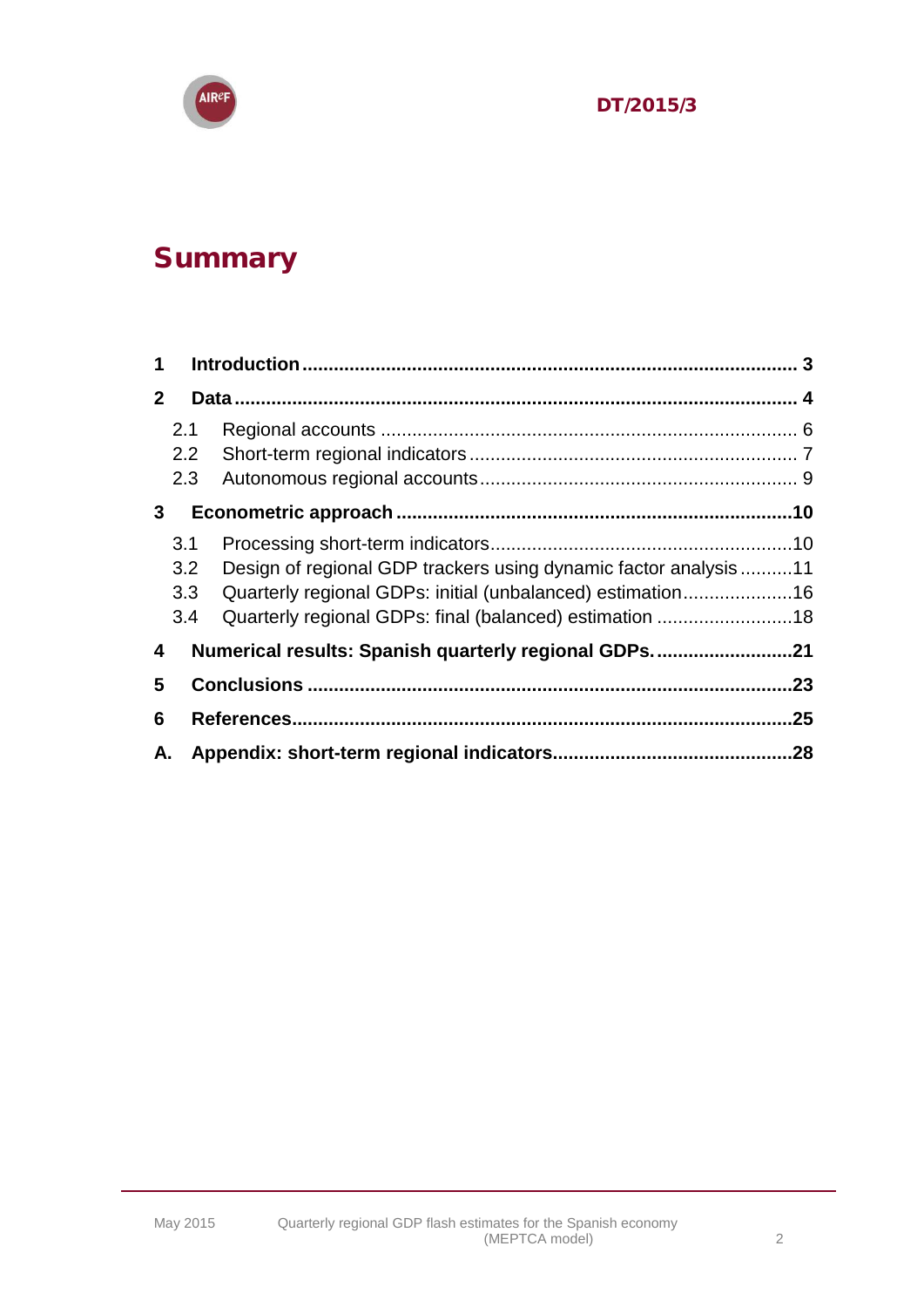



## <span id="page-2-0"></span>**1 Introduction**

Monitoring economic conditions at the regional level is an important component in the assessment of the economic state of large and medium size countries as well as for countries with decentralized administrative systems that allow the application of specific economic policies. This is clearly the case for Spain: its medium economic size and its decentralized fiscal system are good reasons to consider explicitly the regional dimension in the evaluation of its global economic conditions and to do it in a timely manner.

In addition, fiscal monitoring and forecasting assessment at the regional level is a key mandate for the Independent Authority for Fiscal Responsibility (Autoridad Independiente de Responsabilidad Fiscal, AIReF) and this is why we propose in this paper the use of a modular and transparent system to ascertain the economic conditions of the Spanish economy at the regional level. In this way, for instance, AIReF can evaluate the degree of homogeneity of the short-term economic conditions at the regional level or estimate its own measures of cyclical and structural fiscal conditions for each region.

The design of the system incorporates the available statistical sources of information at the structural level as well as at the short-term level, satisfying their consistency by means of benchmarking techniques (temporal disaggregation and balancing). At the same time, the system is symmetric in the use of the regional information ensuring, that all the regions are considered in the same way.

In this paper we propose a methodology to obtain quarterly estimates of the Gross Domestic Product (GDP) for all the Spanish regions, derived in a consistent way with the official available data provided by the National Accounts, both Regional Accounts (RA) and Quarterly National Accounts (QNA). In this way, early (or flash) estimates of quarterly GDP at the regional level can be released at the same time as the national GDP. Finally, the methodology ensures that transversal consistency is compliant with the chain-linking procedures, circumventing its non-additive features in the balancing step.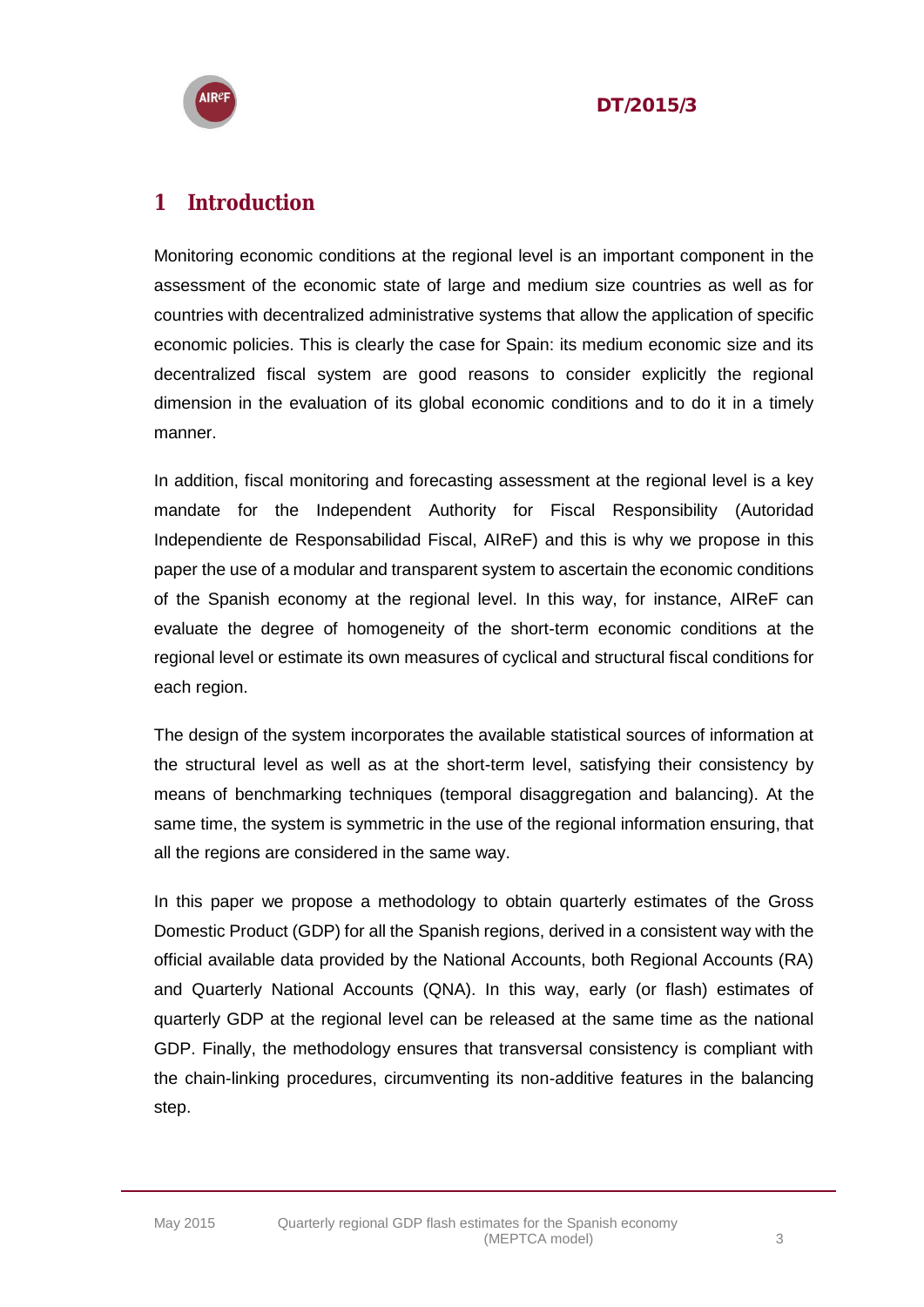

The methodology has three main stages:

- 1. Processing of the high frequency indicators available at the regional level and estimation, for each region, of a GDP tracker that combines the available short term information using dynamic factor analysis.
- 2. Temporal disaggregation and interpolation of annual regional GDPs using the corresponding GDP trackers estimated in step 1.
- 3. Balancing of these initial quarterly estimates in order to ensure transversal consistency with the national quarterly GDP, preserving at the same time the temporal consistency achieved in the previous stage.

Our paper relies heavily on Cuevas et al. (2011, 2015), modifying their work in two critical issues. First, we introduce dynamic factor models to estimate the high-frequency (quarterly) regional GDP trackers instead of static factor models. In this way, we enrich the dynamic specification of the models and we obtain a measure of the uncertainty around the GDP tracker. Second, we expand their set of indicators to take into account the financial conditions at the regional level.

The paper is organized as follows. The second section describes the available statistical sources of information used by the system. The third section is devoted to the modeling approach, going into detail of its main steps. A complete and in depth application of the methodology using Spanish data appears in section four. The paper ends presenting the main conclusions and future lines of research.

## <span id="page-3-0"></span>**2 Data**

The model requires as input three elements that vary according to their sampling frequency (annual or quarterly), their spatial coverage (regional or national) and their method of compilation (National Accounts or short-term indicators).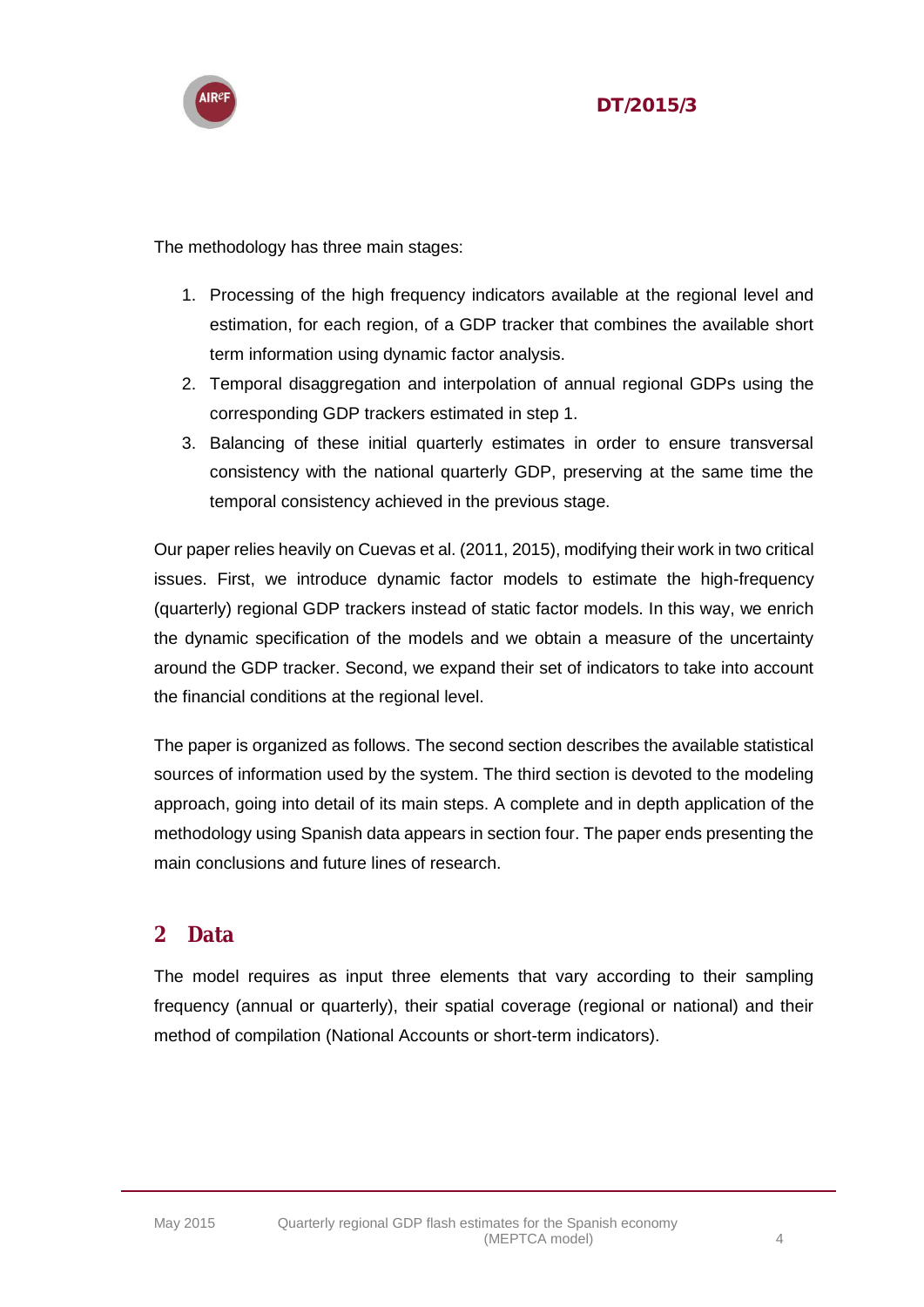

The variables of the system are: regional GDPs (*y*), national GDP (*z*) and regional shortterm indicators in original or raw<sup>1</sup> form (xr). Upper-case letters refer to annual variables while lower-case letters refer to quarterly variables. Let *T=1..N* be the annual (lowfrequency) index, *s=1..4* the seasonal index within a natural year and *j=1..M* the regional (cross-section) index. In addition, for each *s*, *T* and *j* we observe *k* indicators, indexed by *i*.

Hence, *Y*={*Y*<sub>*T,j</sub>: T*=1.*N; j*=1.*M*} is a *NxM* matrix comprising the annual regional GDPs</sub> that play the role of temporal benchmarks of the system. Aggregation of the regional GDPs generates the GDP at the national level<sup>2</sup>.

Variable *z* is a *nx1* vector comprising the observed quarterly GDP provided by the QNA, being *n≥4N* the number of available quarterly observations. This figure is available more timely than the regional data and shares with them the corresponding annual GDP volume index<sup>3</sup>:

[1] 
$$
Z_{T} = \frac{1}{4} \sum_{s=1}^{4} Z_{s,T}
$$

Finally, *xr* is an *nxkxM* matrix comprising the observed raw quarterly indicators that operate as high-frequency proxies for the regional aggregates *Y*. As will be explained later, we work with the seasonally and calendar adjusted indicators (*x*) instead of the raw indicators (*xr*) and we combine them to derive a quarterly GDP tracker for each region.

Only the indicators *x* are observed at the three dimensions of the system: *T* (annual index), *s* (seasonal index) and *j* (regional index). Therefore, they provide the interpolation basis (formally, once the GDP tracker has been constructed) for *Y* (across the quarterly

 $\overline{a}$ 

<sup>&</sup>lt;sup>1</sup> That is, incorporating seasonal and calendar effects.

 $2$  Again, aggregation is performed according to the chain-linking methodology.

<sup>&</sup>lt;sup>3</sup> For example, taking 2014 as a reference, the QNA released its first estimate of 2014:Q4 on February, 26<sup>th</sup>, 2015 while the RA released its first estimate of 2014 on March, 27<sup>th</sup>, 2015. Both estimates share the annual figure for 2014 implicitly provided by the QNA by means of temporal aggregation of the four quarters of 2014.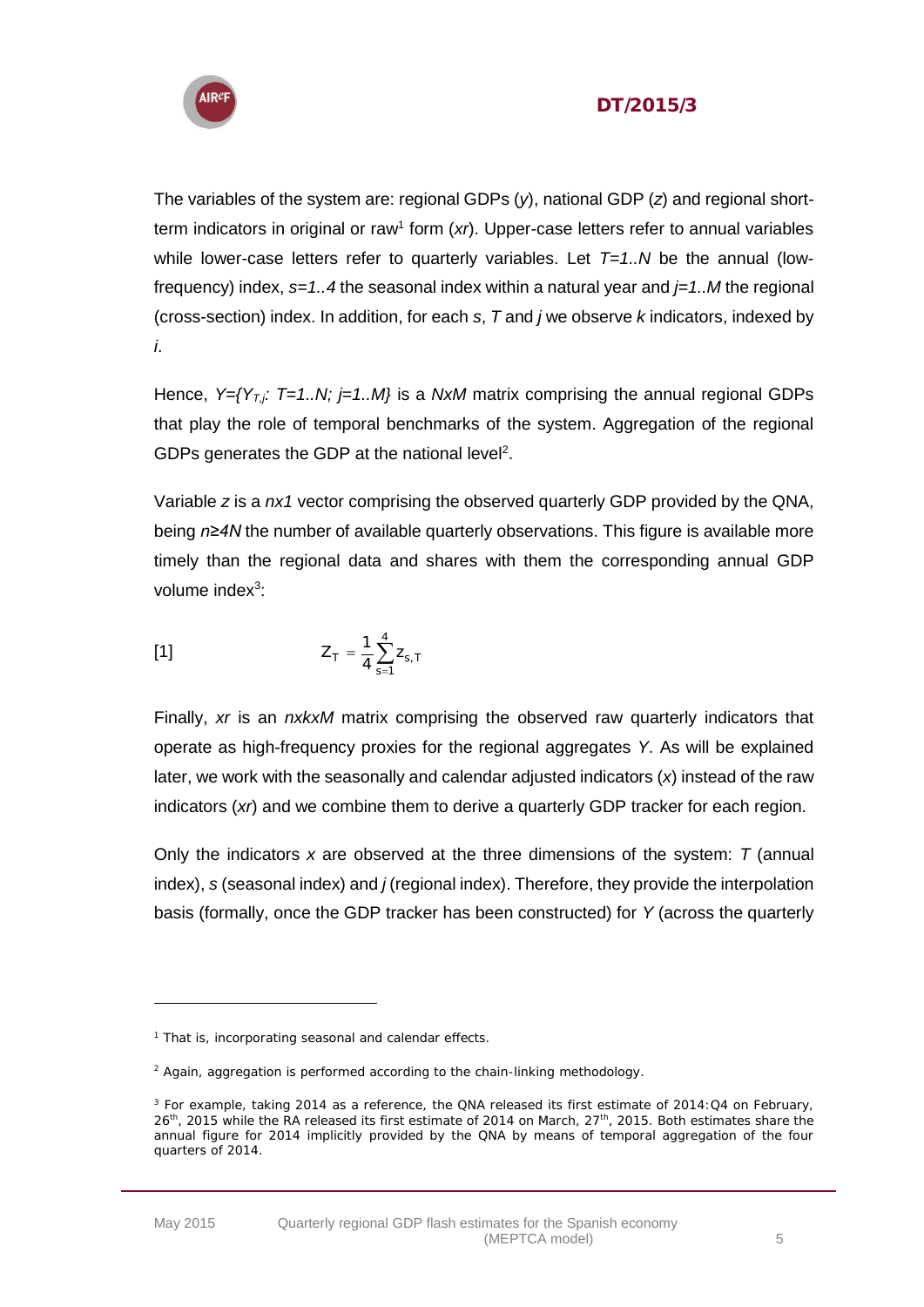

dimension *s*) and *z* (across the regional dimension *j*). In other words, our objective is to estimate *y* using *x* as interpolators and consistently with both *Y* and *z*.

Table 1 resumes the relationship among the inputs of the system (*Y*, *z* and *x*) and the output (*y*) for a simplified case with two regions (*M=2*) and two years (*T=2*). The first year is complete while the second year is incomplete (i.e., the last two quarters are not available for *x* and *z* and the annual figure for *Y* is not available either).

|               |         |             | Region 1       |                |             | Region 2    |           | Nation    |
|---------------|---------|-------------|----------------|----------------|-------------|-------------|-----------|-----------|
| Year          | Quarter | $X_1$       | V <sub>1</sub> | Y <sub>1</sub> | $X_2$       | $y_2$       | $Y_2$     | Ζ         |
|               |         | $X_{1,1,1}$ | $Y_{1,1,1}$    |                | $X_{2,1,1}$ | $Y_{2,1,1}$ |           | $Z_{1,1}$ |
|               | 2       | $X_{1,2,1}$ | $y_{1,2,1}$    | $Y_{1,1}$      | $X_{2,2,1}$ | $y_{2,2,1}$ | $Y_{2,1}$ | $Z_{2,1}$ |
|               | 3       | $X_{1,3,1}$ | $Y_{1,3,1}$    |                | $X_{2,3,1}$ | $y_{2,3,1}$ |           | $Z_{3,1}$ |
|               | 4       | $X_{1,4,1}$ | $Y_{1,4,1}$    |                | $X_{2,4,1}$ | $Y_{2,4,1}$ |           | $Z_{4,1}$ |
|               |         | $X_{1,1,2}$ | $Y_{1,1,2}$    |                | $X_{2,1,2}$ | $Y_{2,1,2}$ |           | $Z_{1,2}$ |
| $\mathcal{D}$ | 2       | $X_{1,2,2}$ | $Y_{1,2,2}$    |                | $X_{2,2,2}$ | $y_{2,2,2}$ |           | $Z_{2,2}$ |
|               | 3       |             |                |                |             |             |           |           |
|               | 4       |             |                |                |             |             |           |           |

|  |  |  | Table 1: Information set |  |
|--|--|--|--------------------------|--|
|--|--|--|--------------------------|--|

*Note: bold variables are temporal constraints (Y) or transversal constraints (z).*

In this simplified example we want to estimate during the first year the quarterly regional GDPs  $(y_{i,s,1})$  consistently with their annual counterparts  $(Y_{i,1})$  and satisfying the transversal constraint that links each quarter of the regional GDPs with the national quarterly GDP (*zs,1*). The annual constraints do not apply during the second year since *Yj,2* are not available. So, the only binding constraint is the transversal constraint.

## <span id="page-5-0"></span>**2.1 Regional accounts**

Regional Accounts (RA) have an annual frequency and define the temporal benchmark that our quarterly GDP estimates have to match. They define a homogeneous and consistent measure across the regional dimension, including nominal and real valuation of economic aggregates, coherence with the national data and fulfillment of the principles contained in the European System of National Accounts.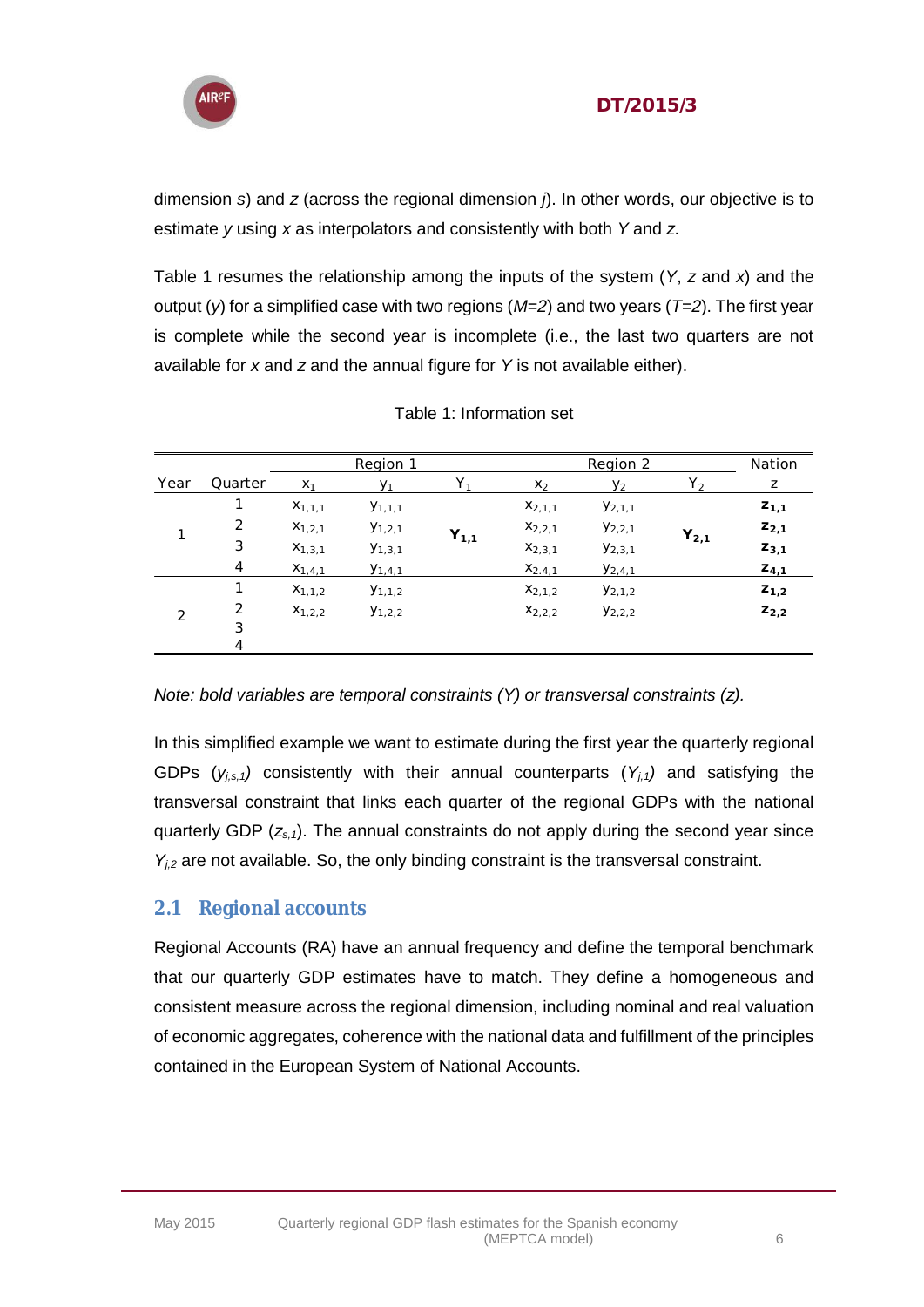



Apart from its annual frequency, another feature of the RA is its delay with respect to the QNA. Our methodology solves this drawback, providing quarterly regional GDPs consistent with the national quarterly GDP, taking into account the chain-linking procedures that underlie its compilation. Note that the same principles of volume estimation using chain-linked indices have been used in our analysis and that we have applied the same procedures of seasonal and calendar adjustment used by the QNA.

Structural consistency is also ensured since the quarterly regional GDPs are consistent with their annual Regional Accounts counterparts. The fact that both QNA and RA share the same National Accounts (NA) framework $4$  provides the base for the consistency obtained in our analysis. In this way, we can use the quarterly regional estimates to derive structural measures at the regional level.

An additional drawback of the RA is their lack of synchronicity with the Annual Accounts during four months. Annual and QNA are revised each August but RA incorporate those revisions in December. The following figure illustrates the case:



|               |  |  |   | $\sim$ |   |    |  |  |  |                |  |   |   |    |  |
|---------------|--|--|---|--------|---|----|--|--|--|----------------|--|---|---|----|--|
| Year<br>Month |  |  | h |        | Q | 10 |  |  |  | $\overline{a}$ |  | 8 | O | 10 |  |
| ANA, ONA      |  |  |   |        |   |    |  |  |  |                |  |   |   |    |  |
| RA            |  |  |   |        |   |    |  |  |  |                |  |   |   |    |  |
| Release T-2:  |  |  |   |        |   |    |  |  |  |                |  |   |   |    |  |
| Release T-1:  |  |  |   |        |   |    |  |  |  |                |  |   |   |    |  |
| Release T:    |  |  |   |        |   |    |  |  |  |                |  |   |   |    |  |

#### <span id="page-6-0"></span>**2.2 Short-term regional indicators**

This subsection details the indicators that have been selected for model estimation. The selection process was carried out under the premise that the indicators should be available timely and should provide a meaningful economic measure for the regional

<sup>4</sup> In particular, the 2010 European System on National Accounts (ESA-2010).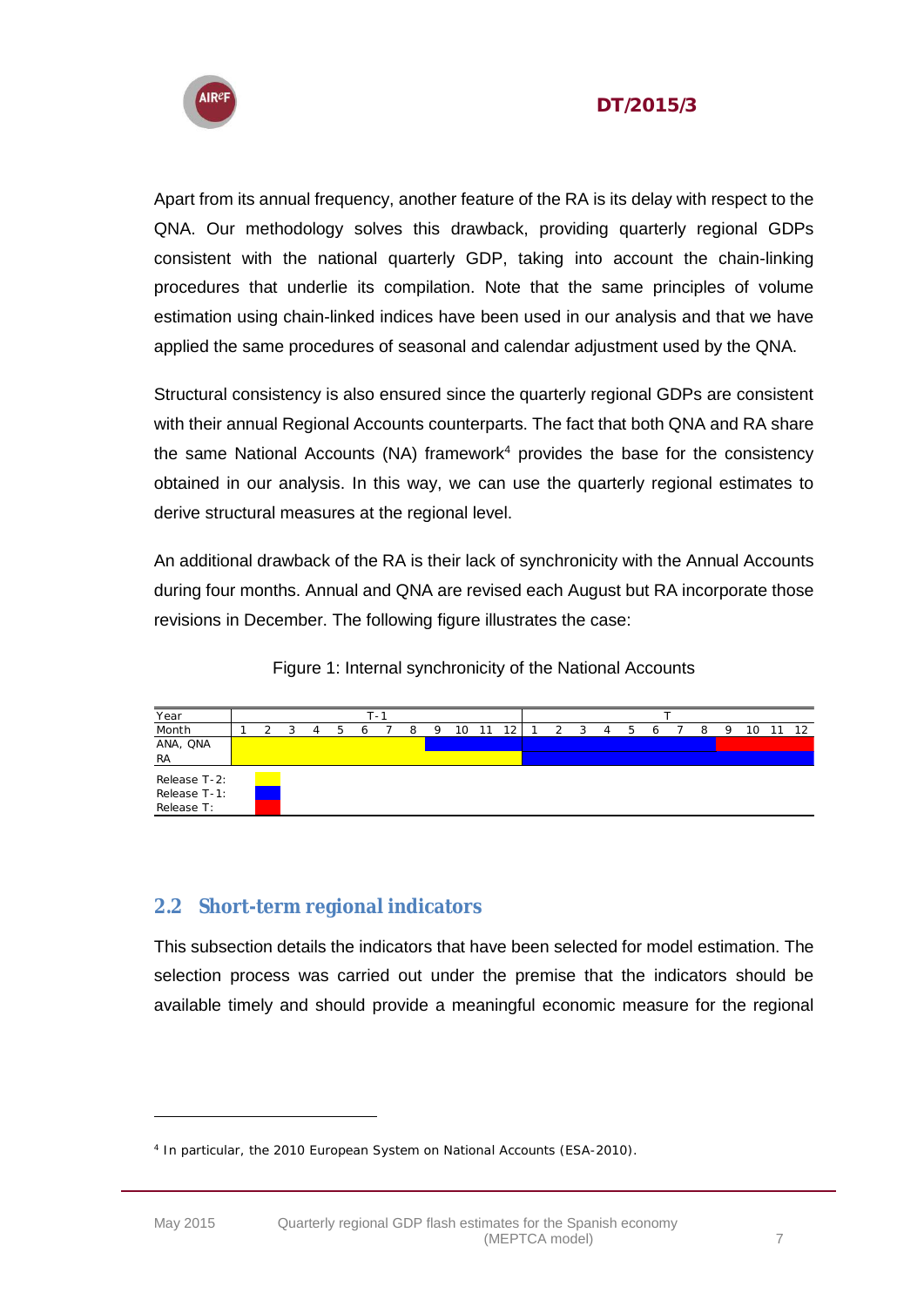

economies. An additional requirement is that they should be homogeneously compiled for all the regions.

The criteria for the choice of these variables is to consider the regional counterpart of all the indicators used in the compilation of the Quarterly National Accounts, see Álvarez (1989), Martínez and Melis (1989), INE (1993) and Álvarez (2005). To fulfill this goal, we have prepared a set of monthly regional indicators that provides a fairly comprehensive basis for analyzing and monitoring GDP at the regional level. This set offers a highfrequency approximation to the behavior of the main macroeconomic aggregates, both real and financial.

The final selection of the indicators has been performed using a stepwise procedure<sup>5</sup>. The starting point is a minimal set of indicators for each region that represent the main economic sectors: index of industrial production (IPI), services sector activity index (IAS), new building permits: total area to build in housing (VIS) for the industrial, construction and services sector, respectively. In addition, we have included a measure of aggregate employment (registered workers at the social security system, AFI) and an indicator of the financial conditions (total Credit to resident sectors, CRE).

The remaining indicators listed in the Appendix A have been ranked according to their correlations with the corresponding regional GDP growth. In order to consider symmetrically all the regions, the average correlation defines the ranking.

The stepwise procedure adds the more correlated indicator to the dynamic factor model to estimate new regional GDP trackers. If the correlation of the new regional GDP tracker increases, the indicator is added to the model. Otherwise, the indicator is dropped from the list. The procedure is repeated until the full list is exhausted.

<sup>&</sup>lt;sup>5</sup> See the Appendix A for a detailed description of all the indicators that have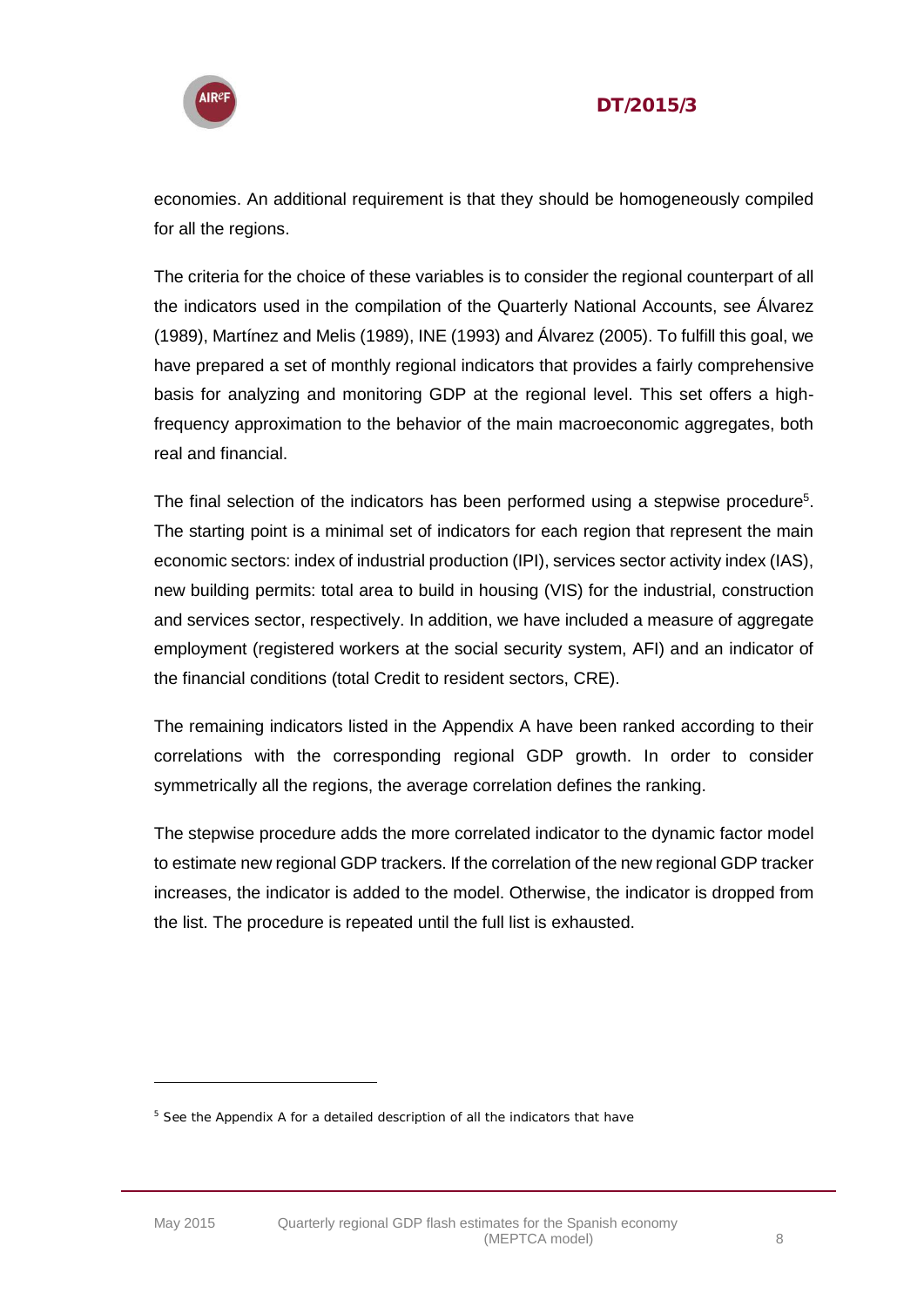

The selected indicators are:

- AFI: Social security system: registered workers.
- IPI: Index of Industrial Production.
- PER: Overnight stays in hotel establishments.
- IAS: Services sector activity indicator.
- ICM: Retail sales index.
- IMP: Imports of goods.
- VIS: New building permits: total area to build in housing.
- HIP: Mortgages on housing.
- CRE: Total Credit: public administration and other resident sectors.
- DEP: Deposits: public administration and other resident sectors.
- GAS: consumption of petroleum products.

The short-term indicators, in order to be consistent with the QNA data, have been seasonally and calendar adjusted. Quarterly indicators have been temporally disaggregated to the monthly frequency by means of the quadratic optimization procedure of Boot et al. (1965).

#### <span id="page-8-0"></span>**2.3 Autonomous regional accounts**

Several Spanish regions compile their own GDP at the quarterly frequency. Although all of them share the general principles contained in the European System of National Accounts they are not homogeneous in their methodology, selection of sources, operational procedures and time coverage. This lack of homogeneity precludes their use as an additional source of information in the model.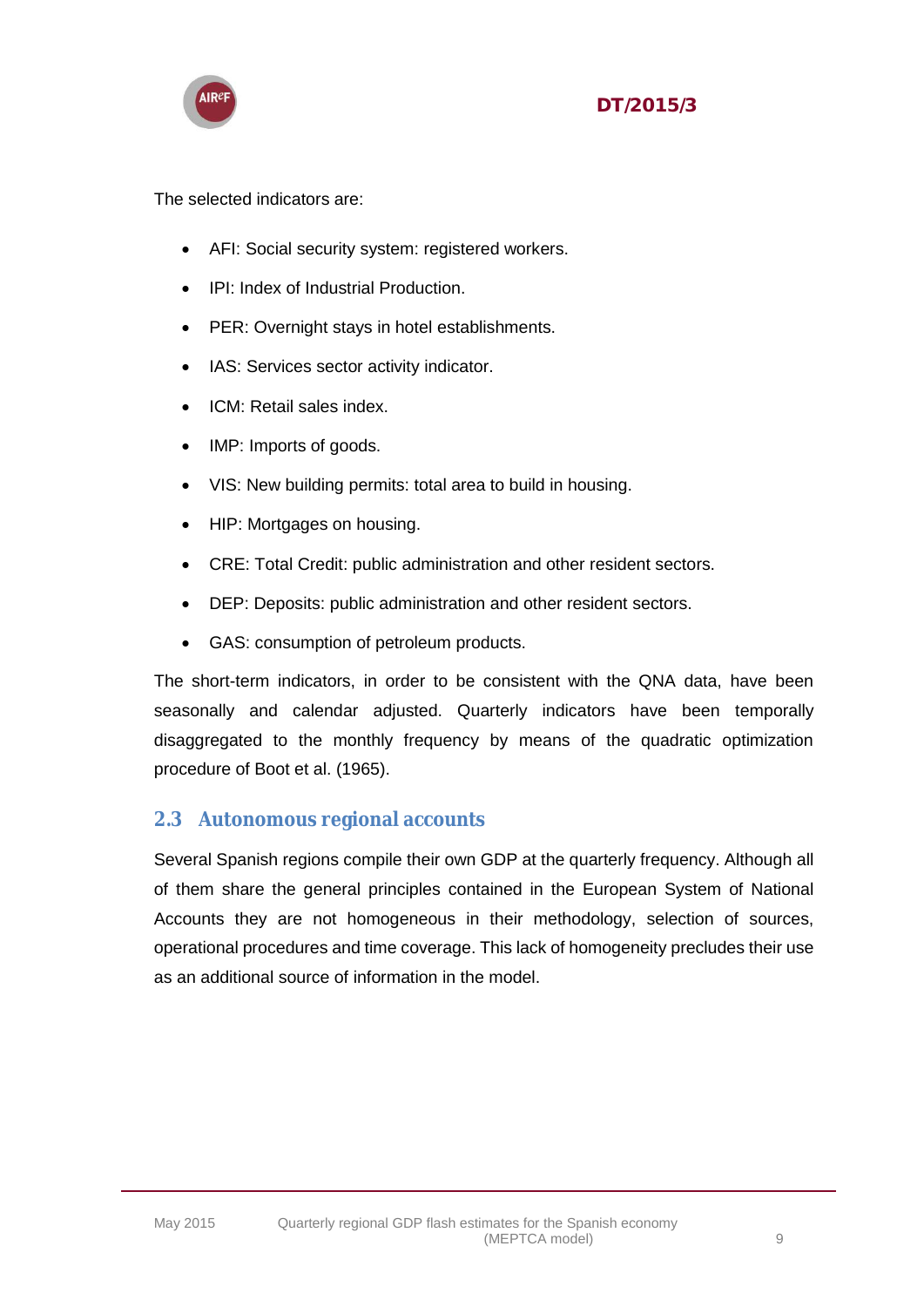

## <span id="page-9-0"></span>**3 Econometric approach**

In this section we present the main steps of the proposed methodology. The modeling approach consists of three basic steps: (i) seasonal adjustment of regional short-term raw indicators and construction of GDP tracker for each region by means of factor analysis, (ii) initial quarterly estimates of regional GDP provided by benchmarking and (iii) enforcement of the transversal constraint that links the regional quarterly GDPs with their national counterpart.

This aggregation constraint must be consistent with the chain-linking procedure used to compile quarterly GDP at the national level, dealing with the non-additivity issue in an appropriate way. We now turn to examine the three stages in more detail but, to simplify the exposition, we first present the required information set.

## <span id="page-9-1"></span>**3.1 Processing short-term indicators**

Typically, short-term regional economic indicators are compiled in raw form by the statistical agencies. However, the volume GDP used for short-term monitoring at the national level is calculated in two ways: using raw indicators or using seasonal and calendar adjusted indicators. Since seasonal and calendar effects could be quite different between indicators and the macroeconomic aggregates, the second procedure for the calculation of the GDP seems more reliable. Usually these GDP figures are referred as seasonal and calendar adjusted.

In order to ensure the homogeneity between both sources of information, regional raw indicators and seasonally adjusted quarterly national GDP, we apply an ARIMA modelbased correction that filters out the raw data from seasonal and calendar effects, if they are present. The procedure has been implemented using the TRAMO-SEATS program, see Gómez and Maravall (1995) and Caporello and Maravall (2004). Formally:

$$
\textbf{[2]}\qquad \qquad \mathsf{X}_{i,j,s,T} = \mathsf{V}(\mathsf{B},\mathsf{F};\,\pmb{\theta}_{i,j})\,\mathsf{X}\,\mathsf{f}_{i,j,s,T}
$$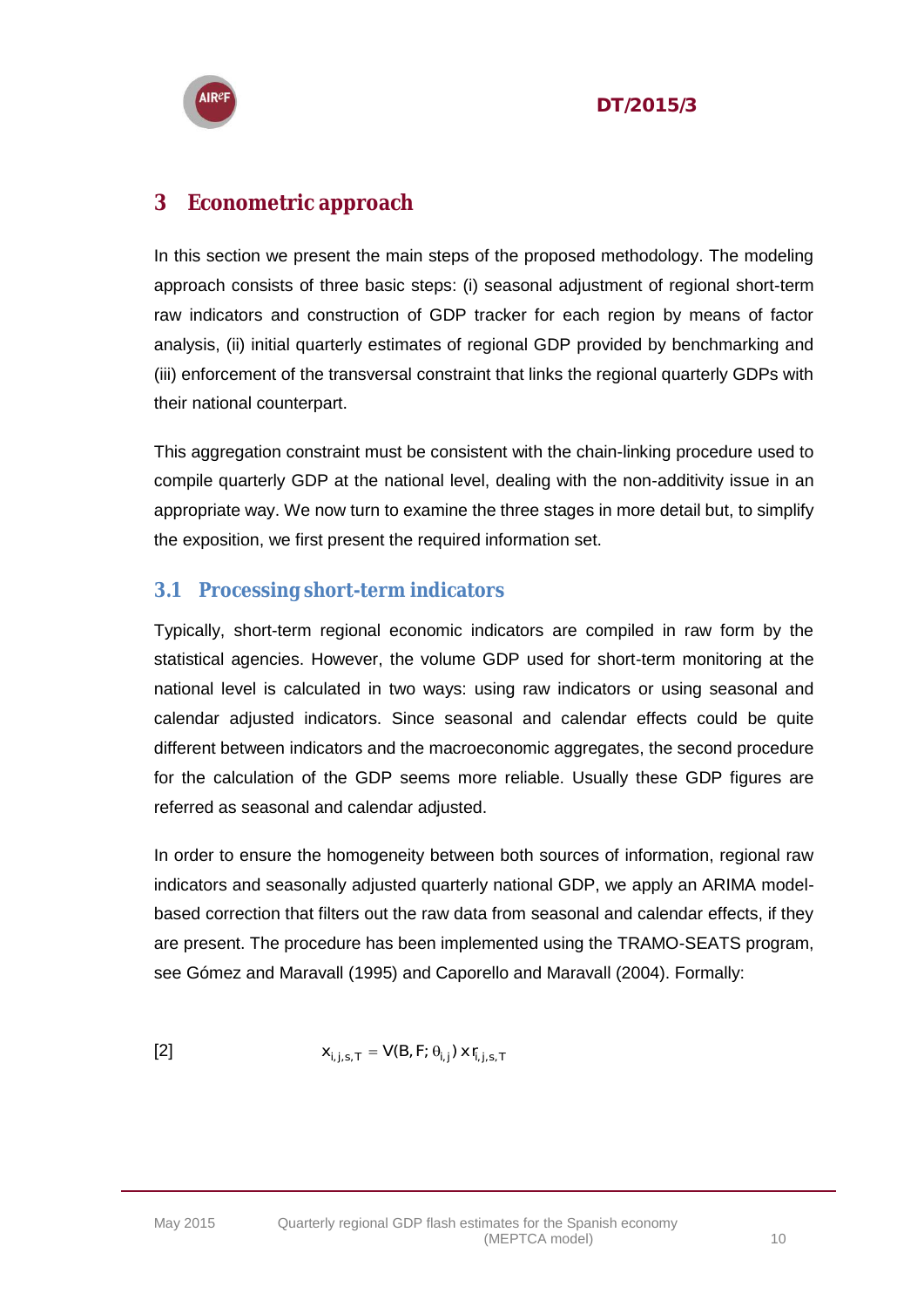

#### DT/2015/3

where  $xr_{i,j,s,T}$  is the raw short-term indicator<sup>6</sup>; V() is the Wiener-Kolmogorov filter symmetrically defined on the backward and forward operators *B* and *F* and *θi,j* are the parameters of the filter derived consistently with those of the ARIMA model for *xr<sub>i,i,s, T</sub>*, see Gómez and Maravall (1998a, 1998b) for a detailed exposition of the model-based approach used by TRAMO-SEATS.

If the indicators are available at the monthly frequency, seasonal adjustment is performed on the monthly series. The resulting series are temporally aggregated to the quarterly frequency. We have used TRAMO-SEATS because it is the method used by the Spanish National Statistical Institute (NSI) to adjust GDP from seasonal effects.

In practice, several short-term economic indicators are used to monitor and estimate regional GDPs. These indicators are individually processed according to [2] and then linearly combined, producing a composite indicator that will be used as the highfrequency proxy for regional GDPs. As we shall explain in the third section, we use dynamic factor analysis to estimate a GDP tracker indicator for each region because it provides an objective and simple way to combine the available indicators.

#### <span id="page-10-0"></span>**3.2 Design of regional GDP trackers using dynamic factor analysis**

GDP tracker for each region are estimated by means of a dynamic one-factor model that captures in a parsimonious way the dynamic interactions of a set of monthly economic indicators. The common factor of the system is estimated by means of the Kalman filter, after casting the factor model in state space form. On the basis of this factor we design a GDP tracker that is related to annual RA data through benchmarking techniques (temporal disaggregation). The entire procedure has been adapted to operate with unbalanced data panels.

Dynamic factor analysis is based on the assumption that a small number of latent variables generate the observed time series trough a stochastically perturbed linear structure. Thus, the pattern of observed co-movements is decomposed into two parts:

<sup>6</sup> If calendar effects (e.g., Easter effect and trading day effect) are present, a preliminary correction is also performed. Without loss of generality, we will continue to call the possibly calendar-corrected data as raw data.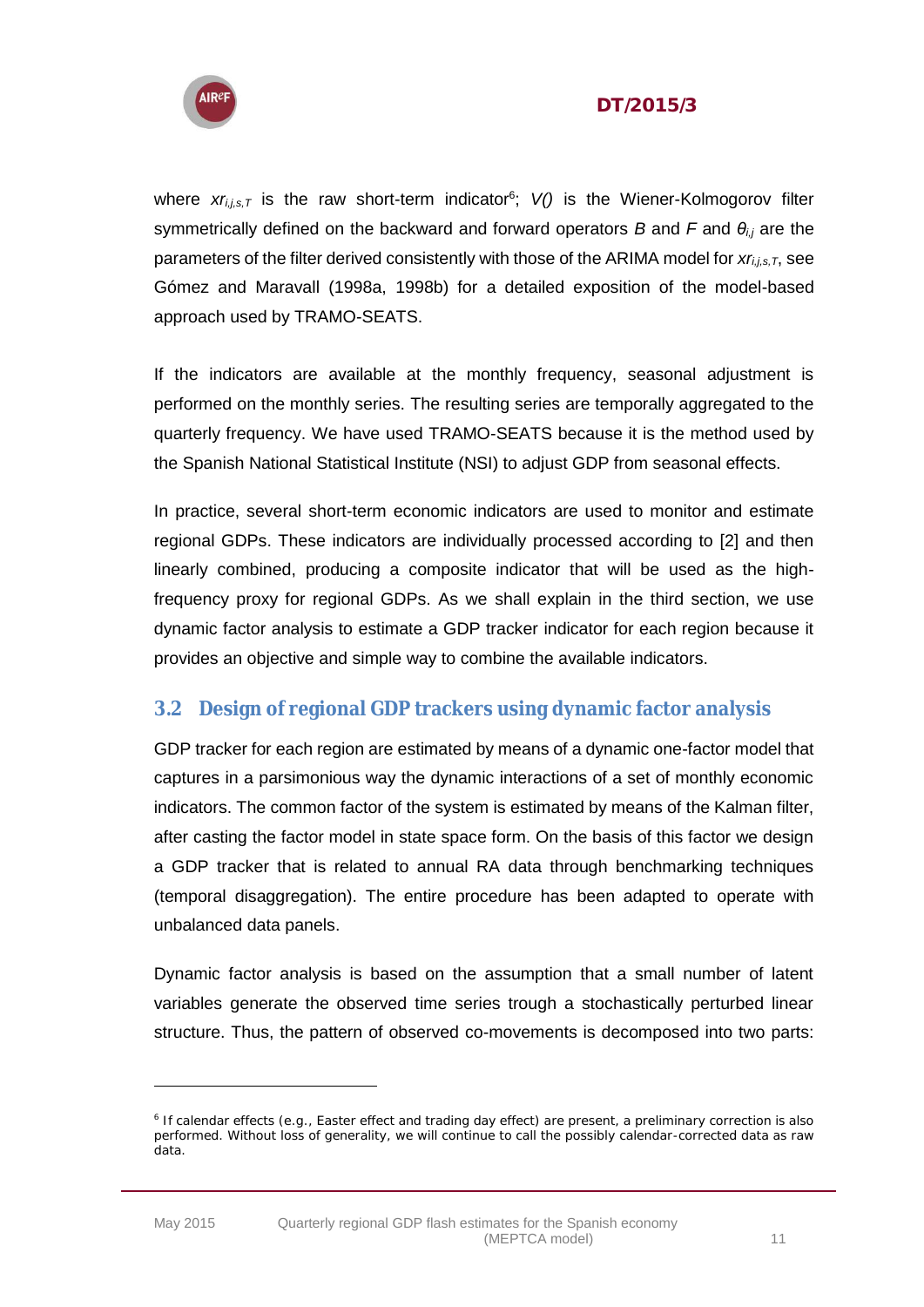

communality (variation due to a small number of common factors) and idiosyncratic effects (specific elements of each series, uncorrelated along the cross-section dimension).

In this paper we assume that the observed, stationary growth signals of *k* monthly indicators are generated by a factor model:

$$
Z_{i,t} = \lambda_i f_t + U_{i,t}
$$

Being:

- $\bullet$  *t=1..n*, quarterly time index *t=1..sT*.
- $z_{i,t} = (1-B)ln(x_{i,t})$ : i-th indicator growth signal at time *t*.
- $\cdot$   $\lambda_i$ : i-th indicator loading on common factor.
- *ft*: common factor at time *t*.
- *ui,t*: specific or idiosyncratic component of i-th indicator at time *t*.

The loadings  $\lambda_i$  measure the sensitivity of the growth signal of each indicator for changes in the factor.

Equation [3] only considers static (i.e., contemporaneous) interactions among the observed indicators trough its common dependence on a latent factor. The model should be expanded in order to adapt it to a time series framework, thereby adding a dynamic specification for the common factor and the idiosyncratic elements.

A second-order autoregression, AR(2), provides a sufficiently general representation for the common factor:

[4]  
\n
$$
(1 - \phi_1 B - \phi_2 B^2) f_t = a_t
$$
\n
$$
a_t \sim \text{iid N}(0, 1)
$$

In [4] *B* is the backward operator  $Bf_f=f_{t-1}$  and the variance of the innovation has been normalized. Depending on the characteristic roots of  $\phi_2(B)$  the model may exhibit a wide variety of dynamic behaviors.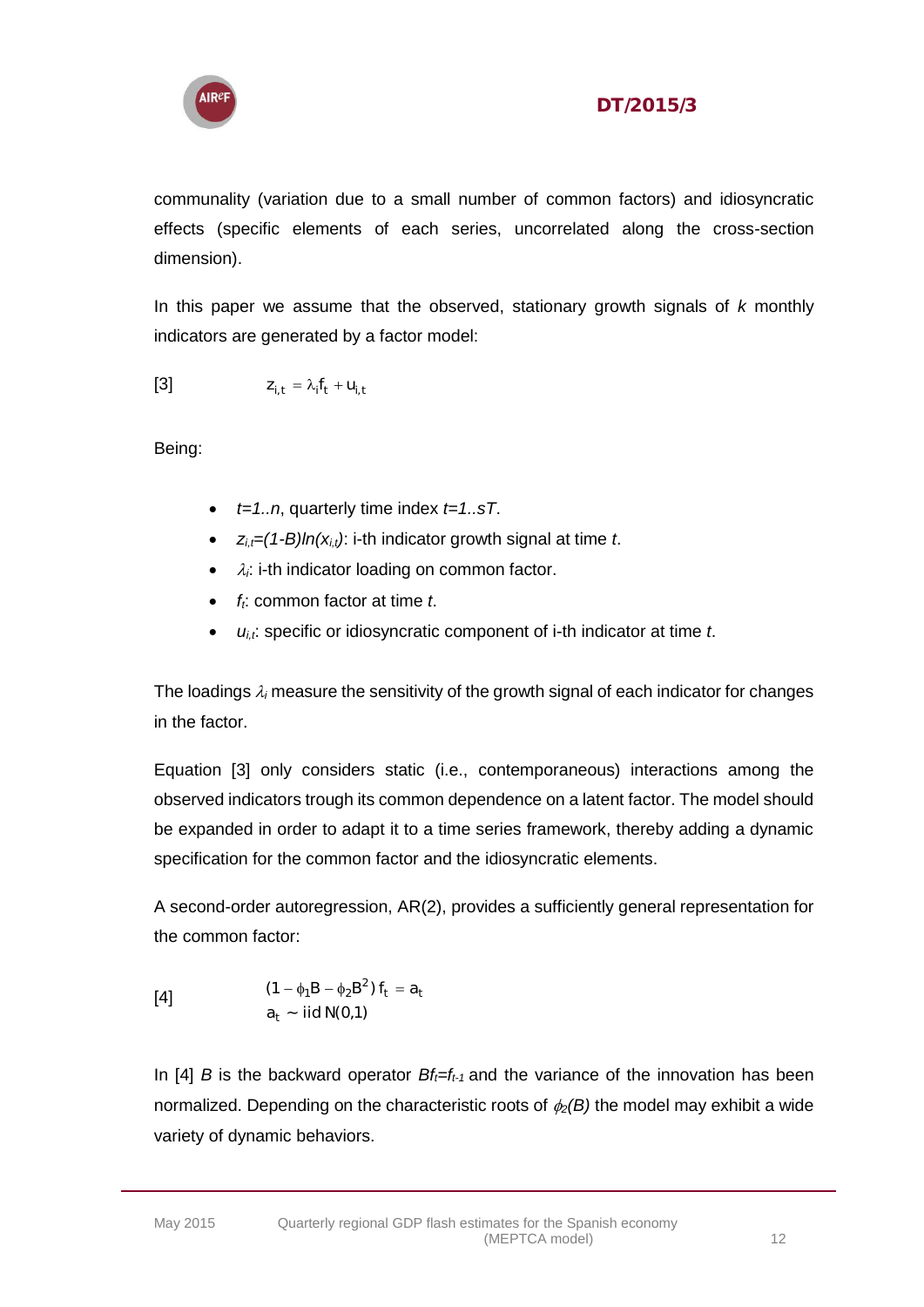

We consider an AR(1) specification for the dynamics of the specific elements, allowing for some degree of persistence:

[5]  
\n
$$
(1 - \psi_i B) u_{i,t} = b_{i,t} \quad |\psi_i| < 1
$$
\n
$$
b_{i,t} \sim \text{iid N}(0, v_i)
$$

Finally, we assume that all the innovations of the system are orthogonal:

$$
E(a_t b_{i, t-h}) = 0 \quad \forall i, t, h
$$
  

$$
E(b_{i, t} b_{j, t-h}) = 0 \quad \forall i, j, t, h
$$

Model [3]-[6] attempts to represent the static as well as the dynamic features of the data. We estimate the common and idiosyncratic factors using the Kalman filter, after a suitable reparameterization of the model in state-space form. The reparameterization requires the introduction of a state vector that encompasses all the required information needed to project future paths of the observed variables from their past realizations. In our case, this vector is:

[7] 
$$
\eta_t = [f_t \quad f_{t-1} \quad u_{1,t} \quad \cdots \quad u_{k,t}]'
$$

The corresponding measurement equation is:

$$
[8] \qquad \qquad Z_t = \begin{bmatrix} L & O_{k \times 1} & I_k \end{bmatrix} \eta_t = H \eta_t
$$

 $L = \{ \lambda_i \neq 1 \dots k \}$  represents the loading matrix. This equation allows us to derive the observed indicators from the (unobservable) state vector.

The transition equation completes the system and characterizes its dynamics:

$$
\eta_t = G\eta_{t-1} + V_t
$$

*G* is a square matrix with dimension *k+2*: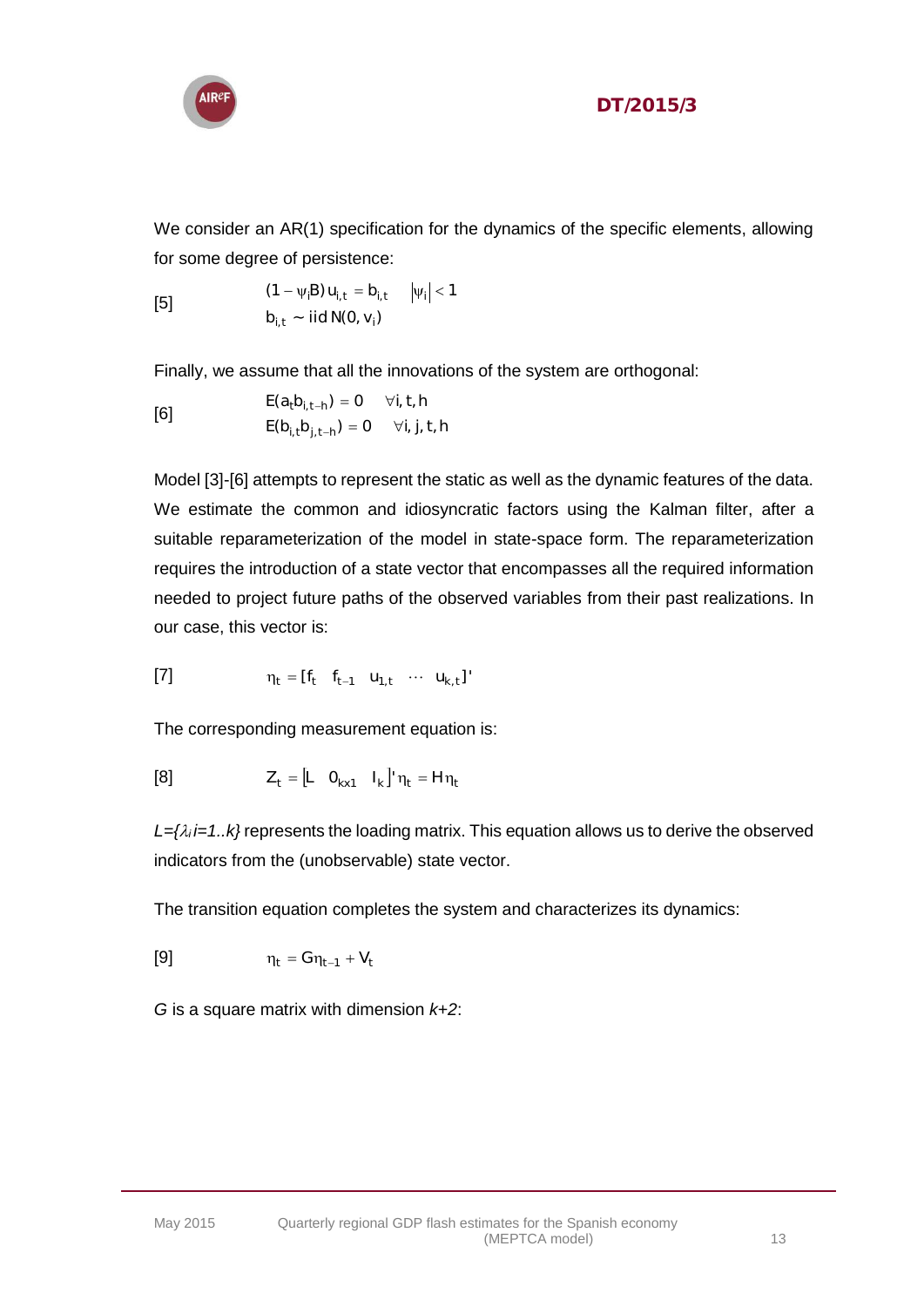

$$
\begin{bmatrix} 10 & 0 & 0 & 0 \\ 0 & 0 & 0 & 0 \\ 0 & 0 & 0 & 0 \\ 0 & 0 & 0 & 0 \\ 0 & 0 & 0 & 0 \\ 0 & 0 & 0 & 0 \\ 0 & 0 & 0 & 0 \\ 0 & 0 & 0 & 0 \\ 0 & 0 & 0 & 0 \\ 0 & 0 & 0 & 0 \\ 0 & 0 & 0 & 0 \\ 0 & 0 & 0 & 0 \\ 0 & 0 & 0 & 0 \\ 0 & 0 & 0 & 0 \\ 0 & 0 & 0 & 0 \\ 0 & 0 & 0 & 0 \\ 0 & 0 & 0 & 0 \\ 0 & 0 & 0 & 0 \\ 0 & 0 & 0 & 0 \\ 0 & 0 & 0 & 0 \\ 0 & 0 & 0 & 0 \\ 0 & 0 & 0 & 0 \\ 0 & 0 & 0 & 0 \\ 0 & 0 & 0 & 0 \\ 0 & 0 & 0 & 0 \\ 0 & 0 & 0 & 0 \\ 0 & 0 & 0 & 0 \\ 0 & 0 & 0 & 0 \\ 0 & 0 & 0 & 0 \\ 0 & 0 & 0 & 0 \\ 0 & 0 & 0 & 0 \\ 0 & 0 & 0 & 0 \\ 0 & 0 & 0 & 0 \\ 0 & 0 & 0 & 0 \\ 0 & 0 & 0 & 0 \\ 0 & 0 & 0 & 0 \\ 0 & 0 & 0 & 0 \\ 0 & 0 & 0 & 0 \\ 0 & 0 & 0 & 0 \\ 0 & 0 & 0 & 0 \\ 0 & 0 & 0 & 0 \\ 0 & 0 & 0 & 0 \\ 0 & 0 & 0 & 0 \\ 0 & 0 & 0 & 0 \\ 0 & 0 & 0 & 0 \\ 0 & 0 & 0 & 0 \\ 0 & 0 & 0 & 0 \\ 0 & 0 & 0 & 0 \\ 0 & 0 & 0 & 0 \\ 0 & 0 & 0 & 0 \\ 0 & 0 & 0 & 0 \\ 0 & 0 & 0 & 0 \\ 0 & 0 & 0 & 0 \\ 0 & 0 & 0 & 0 \\ 0 & 0 & 0 & 0 \\ 0 & 0 & 0 & 0 \\ 0 & 0 & 0 & 0 \\ 0 & 0 & 0 & 0 \\ 0 & 0 & 0 & 0 \\ 0 & 0 & 0 & 0 \\ 0 & 0 & 0 & 0 \\ 0 & 0 & 0 & 0 \\ 0 & 0 & 0 &
$$

The innovations vector *V<sup>t</sup>* is:

[11] 
$$
V_t = [a_t \ 0 \ b_{1,t} \ \cdots \ b_{k,t}]
$$

*V<sup>t</sup>* evolves as a Gaussian white noise with diagonal variance-covariance matrix as follows:

$$
\begin{bmatrix} 12 \end{bmatrix} \qquad \qquad Q = E[V_{t}V_{t}] = \begin{bmatrix} 1 & 0 & 0 & 0 & 0 \\ 0 & 0 & 0 & 0 & 0 \\ 0 & 0 & v_{1} & 0 & 0 \\ \vdots & \vdots & \vdots & \vdots & \vdots \\ 0 & 0 & 0 & 0 & v_{k} \end{bmatrix}
$$

We assume that the time index *t* goes from 1 to *T*. The application of the Kalman filter requires  $\Theta = [H, G, Q]$  to be known. Since the model is not small-scale, full-system maximum likelihood estimates for  $\Theta$  are difficult to implement. Our solution was to derive them from the static version of the model, using the transversal panel.

Once we have estimated the common factor via Kalman filter, we can obtain a level time series  $F_{t|t}$  through the integration process described in Kim and Nelson (1999). Formally:

[13] 
$$
F_{t|t} = F_{t|t-1} + f_{t|t}
$$

The recursion [13] starts from a given initial condition, i.e.  $F_{1/0} = 100$ .

One of the major operational problems faced while analyzing multiple time series is the incomplete nature of the available information. In general, the availability of different indicators is not homogeneous, which leads to the generation of a non-overlapping sample.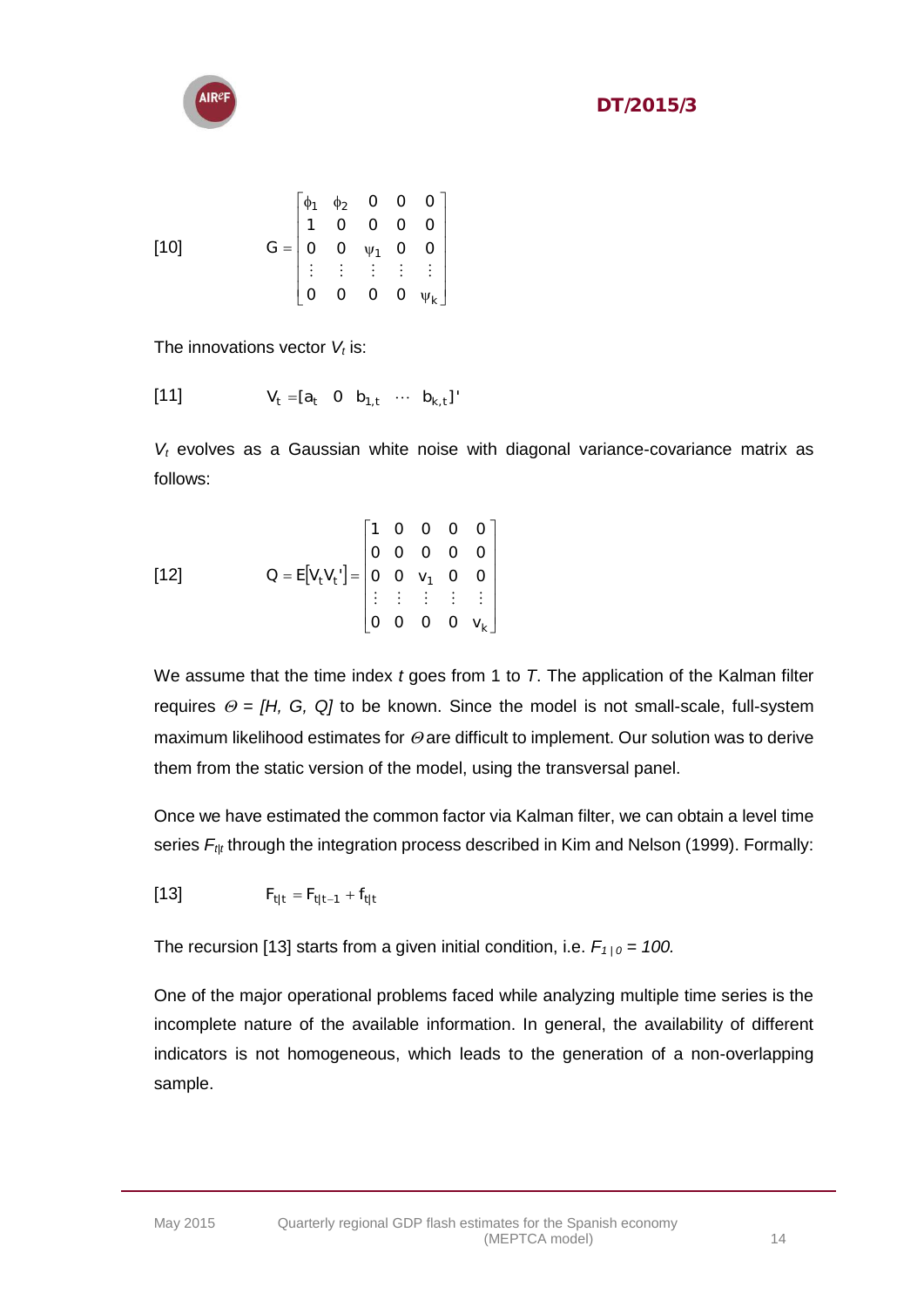



Figure 2: Unbalanced panel data

One way to deal with unbalanced panels consists in working only with complete panels, in the time dimension or in the cross-section dimension. As shown in Figure 2.3, in the first case we may discard a large number of the relevant indicators, with likely adverse effects on factor estimation accuracy and forecasting performance. In the second case, the number of observations may be too small when some series have a short span, making the forecasting or backasting horizon too long.

Given these drawbacks we propose a way to utilize all available information, both on the cross-section dimension and on the time dimension. The method, which is partially based on Stock and Watson (2002) and Giannone et al. (2006), relies on an iterative process with the following steps:

- 1. Estimation of a static factor model by principal components using the longitudinal panel data.
- 2. The indicators that have been excluded from the longitudinal panel are individually regressed (by ordinary least squares, OLS) on the common factor.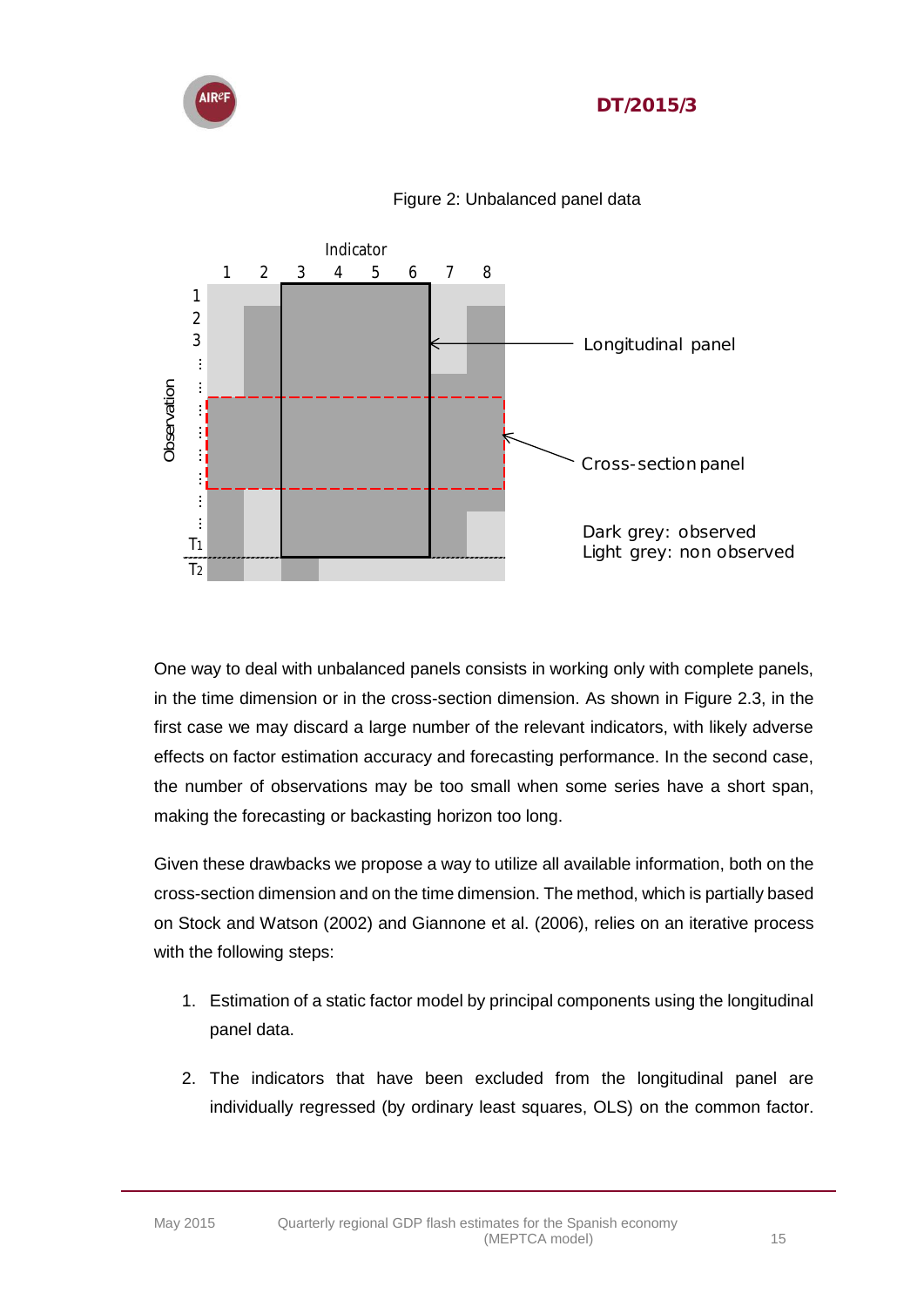

The estimated parameters are then used to calculate the missing data in these series from  $t=1$  to  $t=T_1$ .

3. The parameters  $\Theta = [H, G, Q]$  required by the Kalman filter are estimated using the transversal panel, ensuring a symmetric treatment of the available information.

## <span id="page-15-0"></span>**3.3 Quarterly regional GDPs: initial (unbalanced) estimation**

Preliminary estimates of quarterly GDP at the regional level are compiled using benchmarking techniques, see Di Fonzo (1987, 2002) and Proietti (2006) for an in-depth exposition. These techniques play an important role in the compilation practices of Quarterly National Accounts around the world, see Eurostat (1998) and Bloem et al. (2001).

We have considered several benchmarking procedures to derive the preliminary GDP estimates: Chow-Lin (1971), Fernández (1981), Santos Silva-Cardoso (2001) and Proietti (2006). All of them hinge around a dynamic linear model that links the (observable) high-frequency indicator (GDP tracker in our case, estimated using dynamic factor modeling) with the (unobservable) regional GDP<sup>7</sup>:

[14] 
$$
y_t = \phi y_{t-1} + \beta_0 F_t + \beta_1 F_{t-1} + U_t
$$

The innovation *u* follows an AR(1) process:

[15] 
$$
u_t = \rho u_{t-1} + a_t
$$

Finally, the random shock that drives the innovation *u* is Gaussian white noise process:

$$
a_t \sim \text{iidN}(0, v_a)
$$

The model includes a temporal constraint that makes *y* quantitatively consistent with its annual counterpart *Y*:

<sup>7</sup> To keep the notation simple we have omitted the regional index *j*.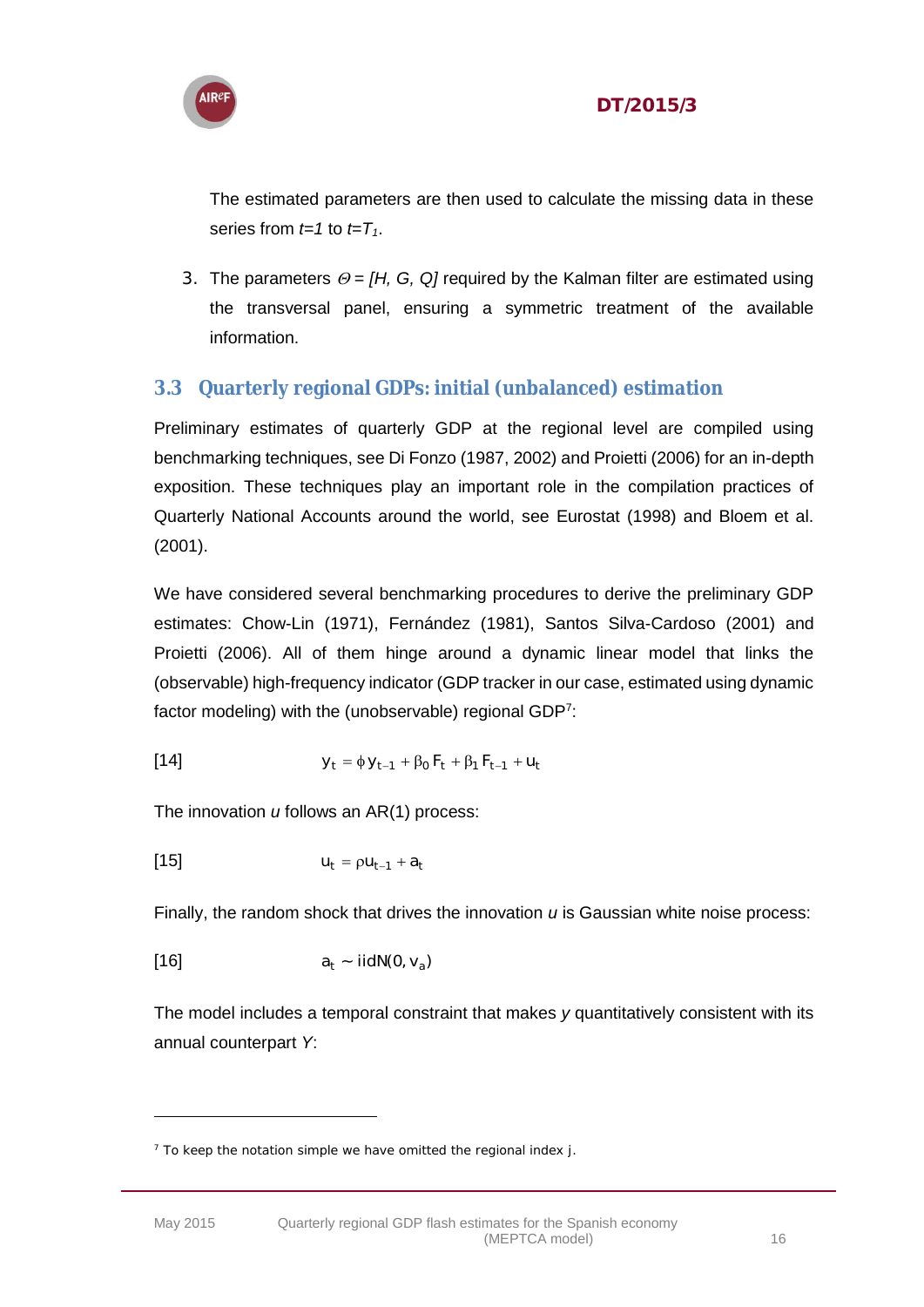

#### DT/2015/3

$$
Y = Cy
$$

*C* is the temporal aggregation-extrapolation matrix defined as:

$$
[18] \tC = (I_N \otimes c \mid O_{N, n - SN})
$$

Where  $N$  is the number of low-frequency observations,  $\otimes$  stands for the Kronecker product, *c* is a row vector of size *s* which defines the type of temporal aggregation and *s* is the number of high frequency data points for each low frequency data point. If *c=[1,1,...,1]* we would be in the case of the temporal aggregation of a flow, if *c= [1/s,1/s,...,1/s]* in the case of the average of an index and, if *c=[0,0,...,1]*, an interpolation would be obtained. In our case, *s=4*.

Extrapolation arises when *n>sN*. In this case, the problem can easily be solved by simply extending the temporal aggregation matrix by considering new columns of zeroes which do not distort the temporal aggregation relationship and that do not pose any difficulty to the inclusion of the last *n-sN* data points of the indicators in the estimation process of *y*.

The different benchmarking methods depend on the values of the parameters in [14] and [15] according to table 2:

|                      |        | Parameter |        |
|----------------------|--------|-----------|--------|
| Method               |        |           |        |
| Chow-Lin             |        |           | (0, 1) |
| <b>Fernández</b>     |        |           |        |
| Santos Silva-Cardoso | (0, 1) |           |        |
| Projetti             |        |           |        |

The methods of Chow-Lin and Fernández places the dynamics in the innovation, that may follows a stationary AR(1) process (Chow-Lin) or a non-stationary I(1), random walk process (Fernández)<sup>8</sup>. On the other hand, the methods of Santos Silva-Cardoso and

<sup>&</sup>lt;sup>8</sup> Litterman (1983) proposes a methodology affine to those of Chow-Lin and Fernández. However, the empirical and Monte Carlo evidence show that its performance is sometimes disappointing. This fact is due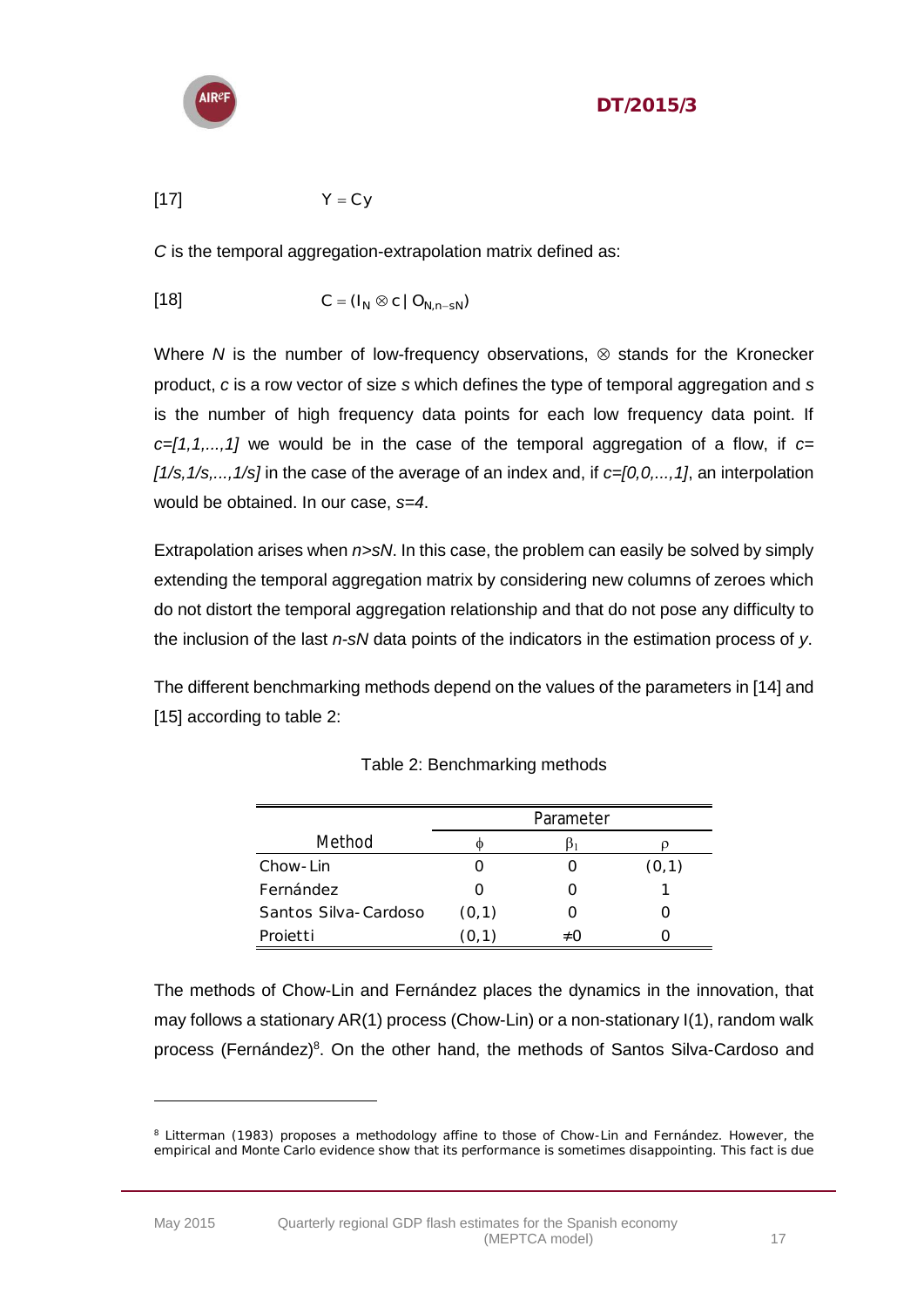

Proietti places the dynamics in the variables *y* and *x*, treating the innovation as a purely random shock<sup>9</sup>.

The estimation of the parameters and the unobserved time series *y* is performed by maximizing the implied log-likelihood profile of the low-frequency model<sup>10</sup>. This optimization is performed by means of a grid search on the stationary domain of  $\phi$  or  $\rho$ , and pinning down the values of  $\beta$  and  $\sigma$  that maximizes the log-likelihood function conditioned on the selected value for  $\phi$  or  $\rho$ , see Bournay and Laroque (1979) for an indepth exposition. The computations have been carried on using the functions written in Matlab by Abad and Quilis (2005).

## <span id="page-17-0"></span>**3.4 Quarterly regional GDPs: final (balanced) estimation**

The estimates derived in the previous step do not verify the transversal constraint that should relate them to the national quarterly GDP, satisfying the same type of relationship that links annual regional GDPs and annual national GDP. We solve the problem applying a multivariate balancing procedure, in particular a multivariate extension of the Denton (1971) method. This extension can be expressed in matrix form, as in Di Fonzo (1990) and Di Fonzo and Marini (2003), as well as in state space form, see Proietti (2011). In this paper we have adopted the former approach, using the functions written in Matlab by Abad and Quilis (2005).

This balancing method depends on the formulation of additive constraints. However, volume indexes compiled according to the chain-linking methodology are non-additive, see Bloem et al. (2001) and Abad et al. (2007). Fortunately, we can transform the chainlinked measures in order to write them in an additive form and then use the powerful machinery of balancing procedures to ensure transversal and temporal consistency. Finally, we can express the results in the initial chain-linked format by reversing the transformation.

 $\overline{a}$ 

to the flatness of the implied likelihood profile and, therefore, the corresponding observational equivalence in a wide range of values for its dynamical parameter, see Proietti (2006).

<sup>9</sup> Gregoir (1994) and Salazar et al. (1994) also propose methods in which the dynamics of *y* and *x* play an explicit role.

<sup>&</sup>lt;sup>10</sup> The low-frequency model incorporates the temporal aggregation constraints [17] and [18].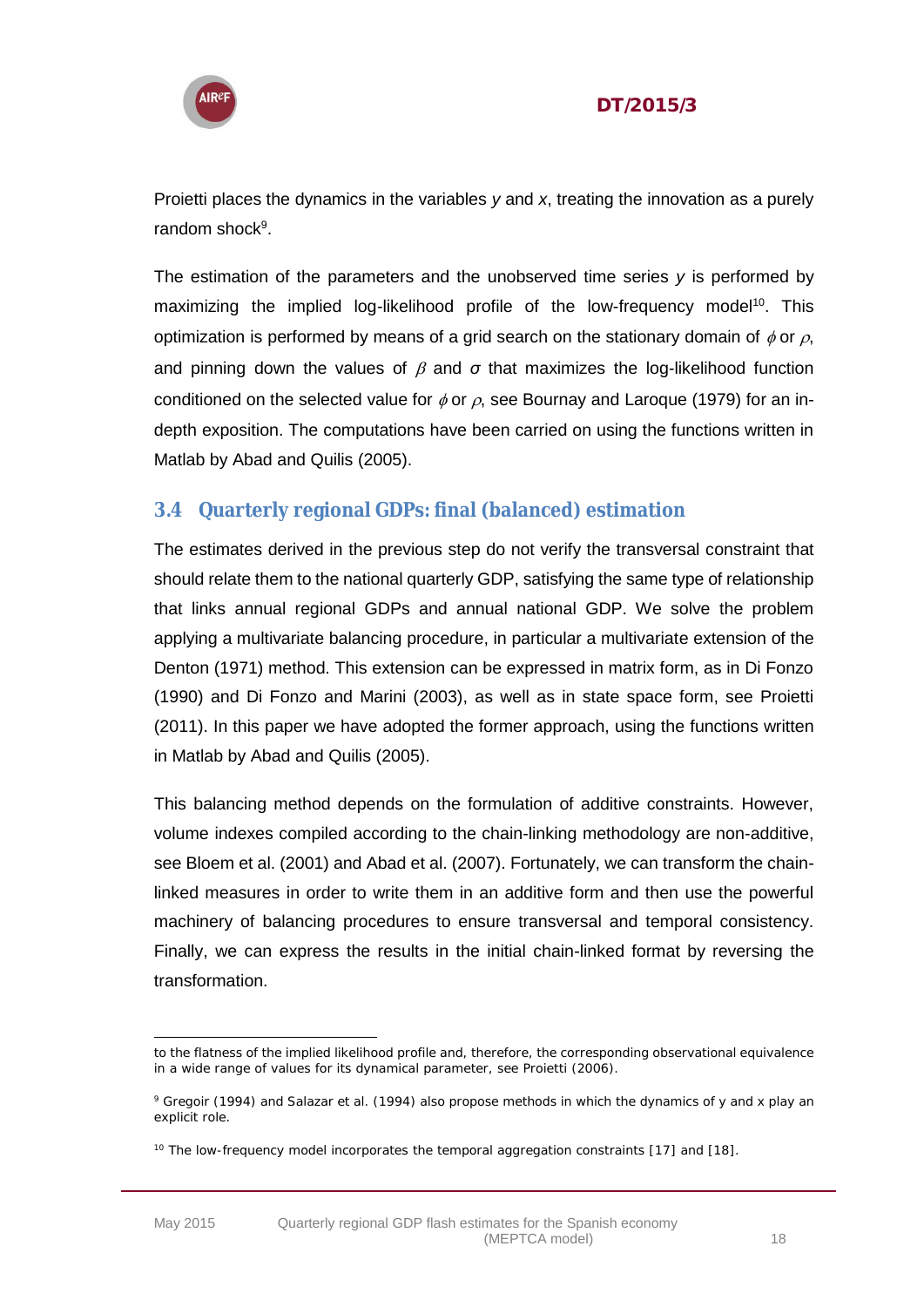

The constraint that links regional and national quarterly volume GDP is:

$$
z_{t,T} = \left(\sum_{j} W_{j,T-1} \frac{y_{j,s,T}}{Y_{j,T-1}}\right) Z_{T-1}
$$

Where  $z_{t,T}$  is the national quarterly volume GDP,  $W_{i,T-1}$  is the weight of region *j* in year *T*-*1* and  $y_{j,s,T}$  is the quarterly volume GDP of the j-th region<sup>11</sup>. Finally,  $Z_T$  and  $Y_{j,T}$  are the annual counterparts  $z_{t,T}$  of and  $y_{j,s,T}$ .

After some algebraic manipulations, we can express the constraint in additive form:

[20] 
$$
\frac{Z_{t,T}}{Z_{T-1}} = \sum_{j} \underbrace{W_{j,T-1}}_{W_{I,t,T}} \frac{Y_{j,s,T}}{Y_{j,T-1}} = \sum_{j} w_{j,s,T}
$$

In [20] the relationship between the national ratio  $r<sub>t</sub>$  and the weighted regional ratios  $wr_{i,s,T}$  is additive.

Plugging the initial estimates derived according to [3]-[7] into [9] we obtain the preliminary, unbalanced estimates:

[21] 
$$
w_{j,s,T}^* = W_{j,T-1} \frac{\hat{y}_{j,s,T}}{Y_{j,T-1}}
$$

The balanced and temporally consistent time series  $wr^*_{j,t,T}$  are the output from the following constrained quadratic optimization program:

<sup>&</sup>lt;sup>11</sup> Weights are computed using GDPs valued at current prices, see Abad et al. (2007) for a complete derivation.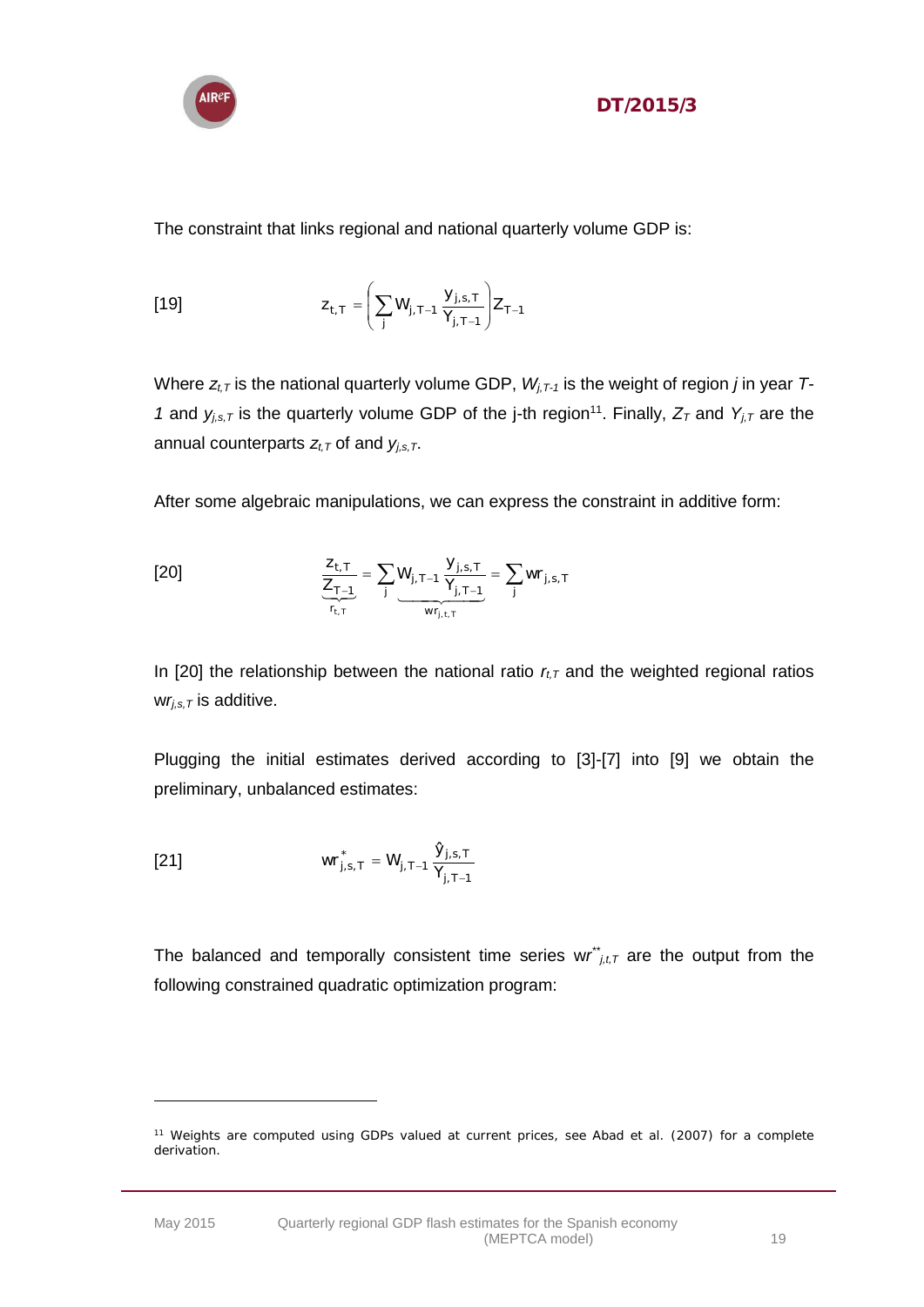

$$
\underset{\mathbb{W}^*}{\text{MIN}} \quad (\mathbb{W}^{**} - \mathbb{W}^*)' \text{D}' \text{D}' \mathbb{W}^{**} - \mathbb{W}^*) \qquad \qquad \text{s.t.} \quad \text{H} \mathbb{W}^{**} = \text{R}_{\text{e}}
$$

[22]

Being:

$$
H = \begin{bmatrix} 1_M' \otimes I_n \\ I_M \otimes C \end{bmatrix} \quad \text{and} \quad R_e = \begin{bmatrix} z \\ WR \end{bmatrix}
$$

Where *1<sup>M</sup>* is a column vector of ones and *WR* is the annual counterpart of the weighted regional ratios written in matrix form.

In the program [22] the objective function reflects the volatility of the discrepancies between the quarter-to-quarter growth rates of the balanced series and those of the unbalanced ones. After some mathematical manipulation, an explicit expression can be derived:

[23] 
$$
wr^{**} = wr^* + (D'D)^{-1}H[H(D'D)^{-1}H]^1(R_e - Hwr^*)
$$

The interpretation of equation [23] is straightforward: the quarterly balanced series are the result of adding up a correction factor to the unbalanced series. This correction factor originates from the distribution of the discrepancy between the preliminary unbalanced estimates and the constraint series *Re*.

Once we have obtained the consistent weighted ratios, we can reverse the transformation [20] to derive the final estimates of the quarterly regional GDP in volume terms:

[24] 
$$
y_{j,s,T}^{**} = w r_{j,s,T}^{**} \frac{Y_{j,T-1}}{W_{j,T-1}}
$$

In this way, the estimates of quarterly GDP derived in the previous equation are quantitatively consistent in their time dimension (taking as benchmark their annual regional counterparts) and in their cross-section dimension (generating the GDP provided by the QNA by regional aggregation). We should also emphasize that the consistency extends to the methodological dimension too, since the chain-linking procedures in current use by the National Accounts have been properly taken into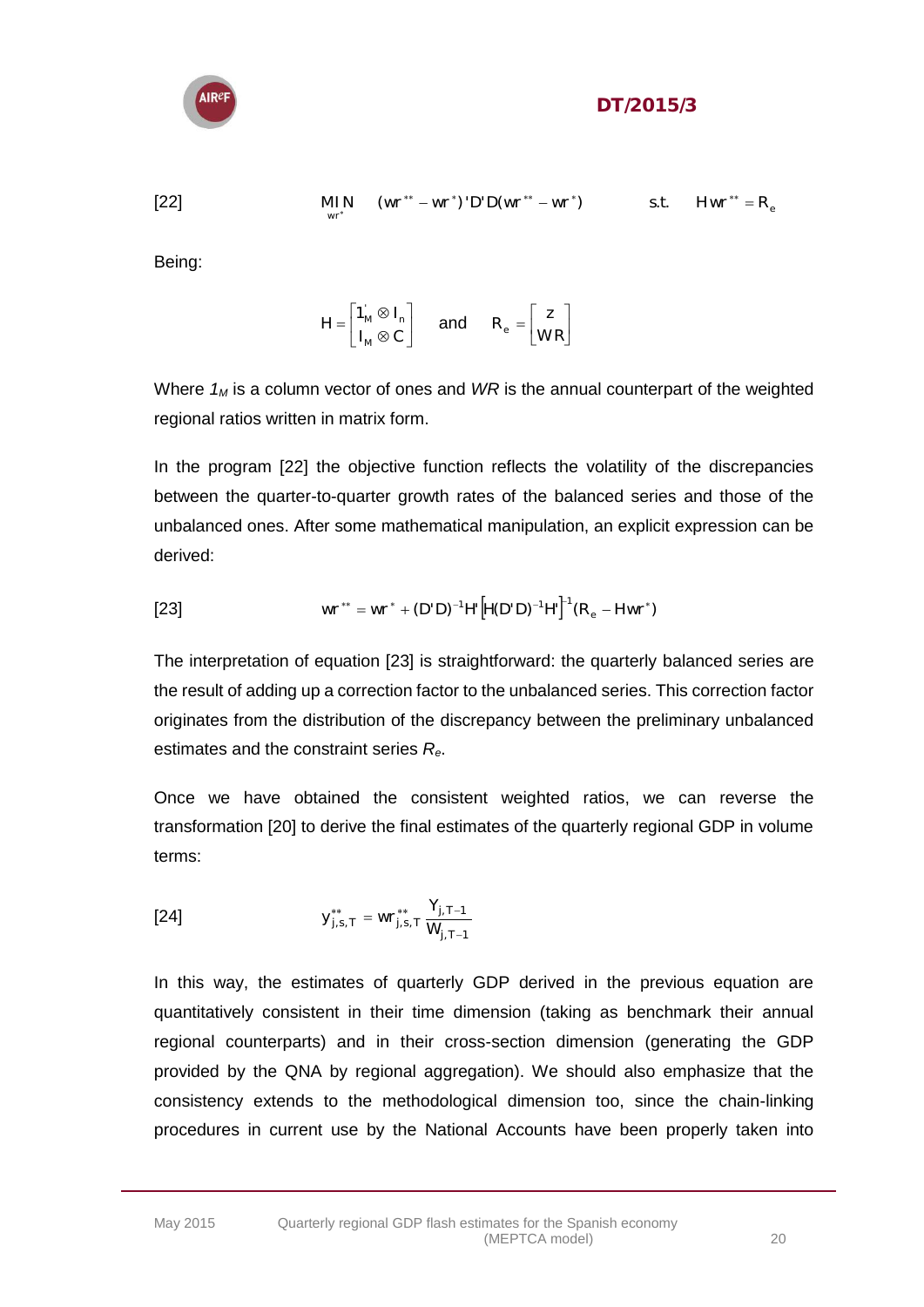

account. Finally, using time series methods to project the basic short-term indicators we can derive nowcasts (or flash estimates) of regional quarterly GDP in a timely way.

As a summary, the figure 3 presents a picture of the complete procedure. The diagram emphasizes the binding constraints and the homogeneous processing of information at the regional level. Note that the box labeled "balancing" embeds the de-chaining and rechaining steps required to circumvent the non-additive features of the chain-linked volume indexes.



Figure 3: Schedule of steps 2 (Benchmarking) and 3 (Balancing)

*Note: In bold national variables. Seasonal quarterly index s goes from 1 to 4; annual index T goes from 1 to N and regional index j goes from 1 to M.* 

## <span id="page-20-0"></span>**4 Numerical results: Spanish quarterly regional GDPs.**

We have performed a complete exercise using the data above mentioned to get the quarterly GDP by region for the period 2000:Q1 – 2014:Q4.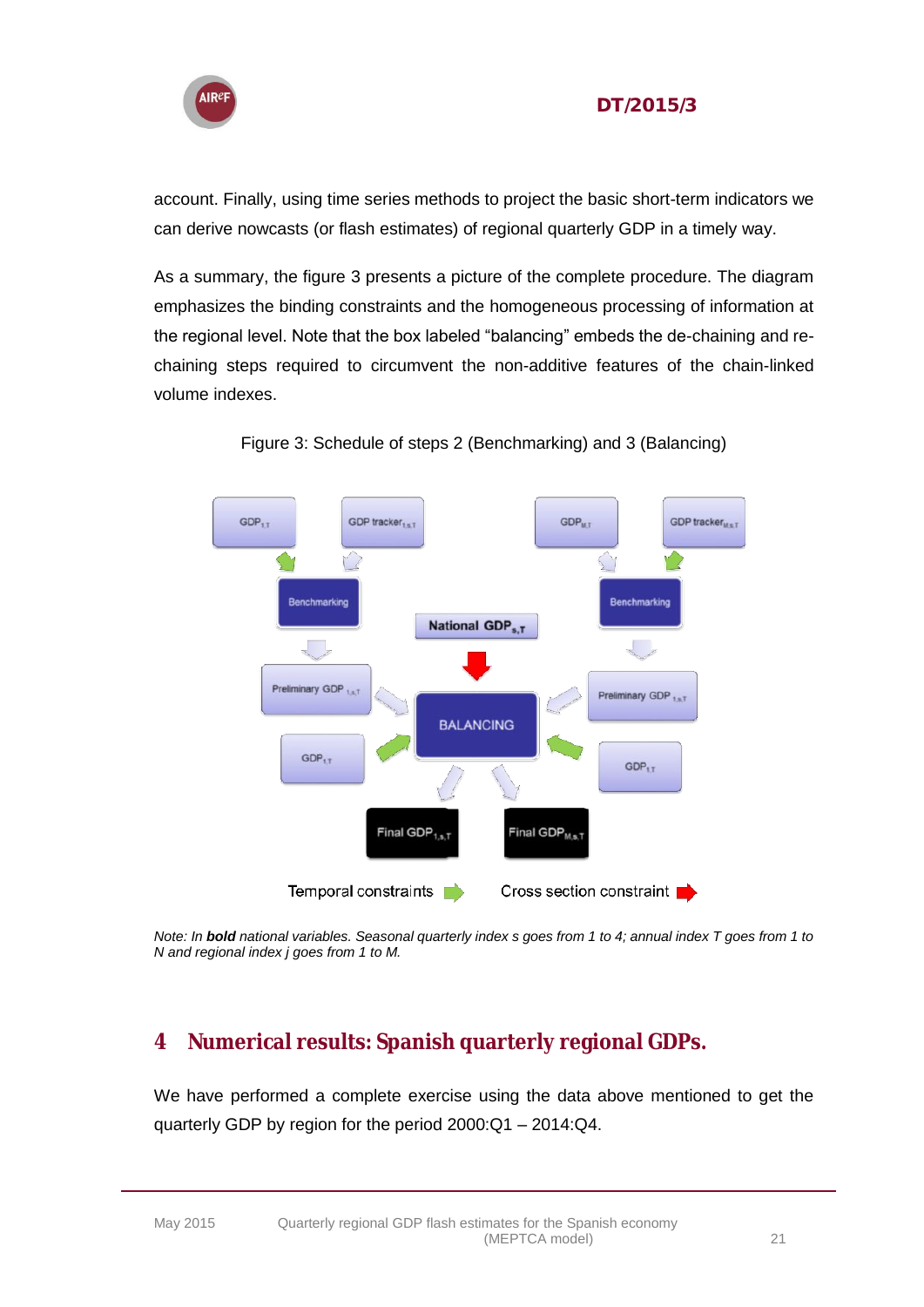



As mentioned previously, to combine in an efficient and operative way the information contained in the individual monthly indicators, we have calculated a synthetic indicator for each region. In order to have an idea of the correlation between the individual indicators and the estimated synthetic indicator (common factor) table 3 shows the loading vectors, estimated by means of principal components factor analysis. The estimation has been performed on the first differences of the log-transformed indicators.

|                            | AFI  | <b>IMP</b> | IPI  | VIS  | <b>PER</b> | <b>CRE</b> | HIP  | <b>DEP</b> | GAS  | <b>ICM</b> | IAS  |
|----------------------------|------|------------|------|------|------------|------------|------|------------|------|------------|------|
| Andalucá (AND)             | 0.67 | 0.03       | 0.45 | 0.18 | 0.28       | 0.65       | 0.29 | 0.57       | 0.34 | 0.62       | 0.65 |
| Aragó (ARA)                | 0.50 | 0.31       | 0.52 | 0.02 | 0.16       | 0.41       | 0.01 | 0.23       | 0.53 | 0.74       | 0.73 |
| Asturias (AST)             | 0.58 | 0.13       | 0.29 | 0.33 | 0.32       | 0.46       | 0.16 | 0.32       | 0.44 | 0.74       | 0.72 |
| Baleares (BAL)             | 0.35 | 0.02       | 0.45 | 0.22 | 0.28       | 0.18       | 0.06 | 0.22       | 0.52 | 0.82       | 0.82 |
| Canarias (CAN)             | 0.72 | 0.01       | 0.34 | 0.22 | 0.34       | 0.47       | 0.07 | 0.39       | 0.10 | 0.82       | 0.73 |
| Cantabria (CANT)           | 0.62 | 0.01       | 0.23 | 0.10 | 0.23       | 0.66       | 0.10 | 0.53       | 0.16 | 0.69       | 0.72 |
| Castilla Leó (CYL)         | 0.64 | 0.01       | 0.31 | 0.22 | 0.30       | 0.49       | 0.15 | 0.31       | 0.32 | 0.74       | 0.67 |
| Castilla La Mancha (CLM)   | 0.39 | 0.12       | 0.52 | 0.22 | 0.33       | 0.53       | 0.29 | 0.47       | 0.52 | 0.69       | 0.63 |
| Cataluã (CAT)              | 0.61 | 0.31       | 0.63 | 0.36 | 0.01       | 0.40       | 0.37 | 0.30       | 0.45 | 0.75       | 0.76 |
| Comunitat Valenciana (VAL) | 0.72 | 0.10       | 0.61 | 0.10 | 0.32       | 0.47       | 0.30 | 0.40       | 0.45 | 0.76       | 0.78 |
| Extremadura (EXT)          | 0.66 | 0.14       | 0.01 | 0.07 | 0.10       | 0.65       | 0.18 | 0.61       | 0.47 | 0.64       | 0.56 |
| Galicia (GAL)              | 0.62 | 0.28       | 0.28 | 0.21 | 0.42       | 0.48       | 0.16 | 0.28       | 0.28 | 0.68       | 0.63 |
| Madrid (MAD)               | 0.68 | 0.22       | 0.44 | 0.27 | 0.28       | 0.52       | 0.10 | 0.39       | 0.34 | 0.66       | 0.60 |
| Murcia (MUR)               | 0.67 | 0.07       | 0.42 | 0.01 | 0.01       | 0.65       | 0.22 | 0.69       | 0.34 | 0.68       | 0.57 |
| Navarra (NAV)              | 0.47 | 0.15       | 0.45 | 0.20 | 0.31       | 0.42       | 0.01 | 0.26       | 0.41 | 0.69       | 0.77 |
| Paś Vasco (PV)             | 0.54 | 0.34       | 0.50 | 0.01 | 0.13       | 0.47       | 0.21 | 0.25       | 0.33 | 0.67       | 0.71 |
| La Rioja (RIO)             | 0.43 | 0.33       | 0.28 | 0.01 | 0.13       | 0.44       | 0.27 | 0.24       | 0.33 | 0.67       | 0.77 |

Table 3: Regional GDP trackers: loading structure

We must emphasize the relevance of the IAS (Turnover index for the sector services) and the ICM (Retail sales index), no strange thing because services typically represent about 60% of GDP, followed by MAT (Car registrations), IPI (Industrial production index) and AFI (Registered workers in Social Security system).

As second step, the corresponding monthly regional synthetic indicators (GDP tracker) are temporally aggregated to the quarterly frequency and a temporal disaggregation technique is implemented in order to get the initial quarterly GDP estimates. Following the results obtained in Cuevas et al.  $(2011, 2015)$ , the Fernandez<sup>12</sup> method is chosen

<sup>&</sup>lt;sup>12</sup> Regarding the distinction between Fernández or Chow-Lin method, the results of the exercise show an innovational parameter with Chow-Lin close to 1 (approximately 0.98-0.99 in most cases), so under this situation both methods are practically equivalent.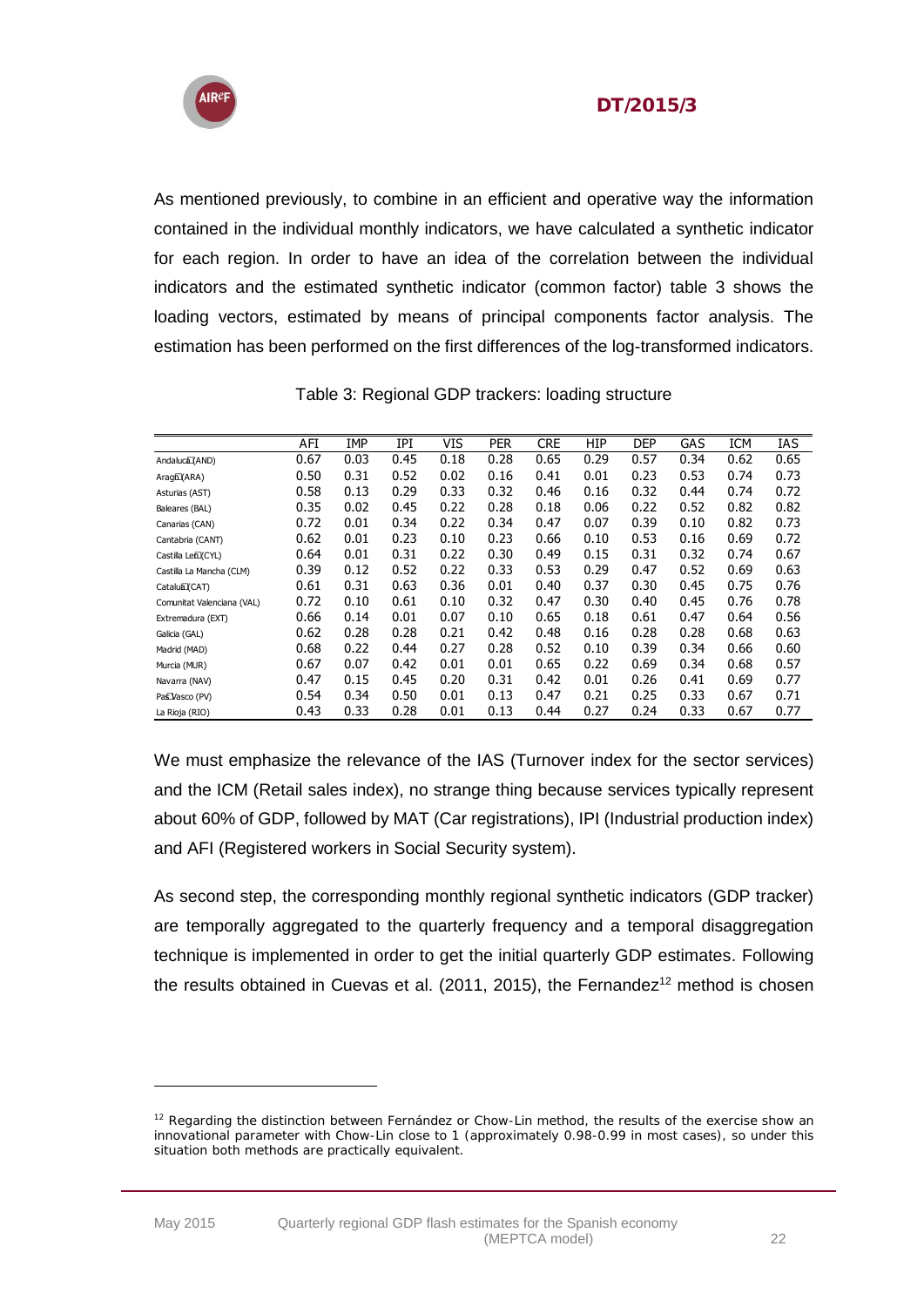

because it ensures a stronger link to the evolution of the indicator, and also is one of the currently suggested methods for the compilation of the Spanish QNA, see Quilis (2005).

The third step is the balancing procedure, ensuring transversal consistency with national quarterly GDP and preserving temporal consistency with the annual regional GDP.

Once the process is complete and in order to illustrate the results, table 4 presents the evolution of the estimated quarter-on-quarter rates of growth in the quarterly frequency:

|                    |        | 2008   |        |                |        | 2009         |        |        |        | 2010   |        |        |        | 2011   |        |        |        | 2012   |        |        |        | 2013   |        |     |        | 2014 |     |      |
|--------------------|--------|--------|--------|----------------|--------|--------------|--------|--------|--------|--------|--------|--------|--------|--------|--------|--------|--------|--------|--------|--------|--------|--------|--------|-----|--------|------|-----|------|
|                    |        | П      | 'π     | 'N             | ΤI     | $^{\rm{II}}$ | 'Ш     | r tv   |        | . II   | Ш      | ΤN     |        | тπ     | Ш      | ' IV   | тı     | . II   | Ш      | T IV   | T1     | П      | Ш      | 'N  | T1     | π    | ΉΙ  | T IV |
| Spain              | 0.5    | 0.1    | $-0.8$ | $-1.0$         | u.     | $-1.0$       | $-0.3$ | $-0.1$ | 0.3    | 0.2    | 0.0    | 0.0    | $-0.1$ | $-0.3$ | $-0.5$ | $-0.4$ | $-0.6$ | $-0.6$ | $-0.5$ | $-0.8$ | $-0.3$ | $-0.1$ | 0.1    | 0.3 | 0.3    | 0.5  | 0.5 | 0.6  |
| Andaluca           | 0.1    | 0.0    | $-0.8$ | $-0.9$         | $-1$   | $-1.1$       | $-0.7$ | $-0.6$ | $-0.2$ | $-0.2$ | $-0.1$ | $-0.1$ | 0.2    | $-0.4$ | $-0.6$ | $-0.4$ | $-1.1$ | $-0.8$ | $-0.7$ | $-0.6$ | $-0.3$ | 0.2    | 0.0    | 0.4 | 0.4    | 0.2  | 0.5 | 0.6  |
| Aragó              | 0.7    | 0.1    | $-0.5$ | $-2.3$         | $-1.4$ | $-0.3$       | $-0.2$ | 0.4    | 0.4    | $-0.2$ | 0.2    | 0.6    | $-0.5$ | $-0.4$ | $-0.8$ | $-1.7$ | $-0.9$ | $-1.4$ | $-0.5$ | $-1.0$ | 0.1    | 0.3    | 0.5    | 0.3 | 0.2    | 0.8  | 0.3 | 0.7  |
| Asturias           | 0.7    | 0.0    | $-0.8$ | $-1.3$         | $-2.4$ | $-1.1$       | $-0.6$ | 0.0    | 0.7    | 0.0    | 0.2    | 0.2    | $-0.2$ | $-0.3$ | $-0.7$ | $-0.9$ | $-0.9$ | -1.1   | $-0.8$ | $-1.4$ | $-0.6$ | $-0.4$ | 0.0    | 0.0 | 0.2    | 0.6  | 0.4 | 0.3  |
| <b>Baleares</b>    | 0.9    | 0.0    | $-1.2$ | $-0.9$         | $-1.5$ | $-1.3$       | $-0.5$ | $-0.2$ | $-0.1$ | $-0.3$ | 0.0    | 0.0    | $-0.2$ | 0.6    | 0.3    | $-0.3$ | 0.2    | $-0.7$ | $-0.2$ | $-0.6$ | 0.0    | 0.1    | 0.1    | 0.2 | 0.3    | 1.0  | 0.7 | 1.1  |
| Canarias           | 0.0    | 0.1    | $-1.3$ | $-1.4$         | $-2.0$ | $-1.0$       | $-0.2$ | 0.0    | 0.6    | 0.3    | 0.6    | $-0.4$ | 0.1    | $-0.4$ | $-0.4$ |        | $-0.3$ | $-0.3$ | $-0.7$ | $-0.3$ | $-0.2$ | 0.1    | 0.3    | 0.6 | 0.6    | 0.6  | 0.7 | 0.8  |
| Cantabria          | 0.4    | 0.3    | $-0.9$ | $-1.0$         | $-1.5$ | $-1.1$       | $-0.6$ | $-0.1$ | 0.5    | 0.3    | $-0.4$ | -0.4   | $-0.6$ | $-0.5$ | $-0.5$ |        | $-0.3$ | $-0.4$ | $-0.6$ | $-0.9$ | $-0.9$ | $-0.6$ | 0.1    | 0.2 | 0.4    | 0.3  | 0.3 | 0.6  |
| Castilla Leó       | $-0.1$ | $-0.3$ | $-0.2$ | $-0.5$         | $-1.4$ | $-0.7$       | $-0.3$ | 0.3    | 0.4    | 0.2    | 0.2    | 0.3    | 0.2    | 0.2    | $-0.6$ | $-0.7$ | $-0.9$ | $-1.2$ | $-0.6$ | $-0.9$ | $-0.5$ | $-0.2$ | 0.1    | 0.3 | 0.3    | 0.6  | 0.6 | 0.4  |
| Castilla La Mancha | 1.1    | 0.1    | $-0.6$ | $-1.2$         | $-1.4$ | $-0.6$       | $-0.6$ | $-0.5$ | $-0.2$ | $-0.2$ | 0.4    | 0.1    | 0.2    | $-0.3$ | $-1.0$ | $-0.8$ |        |        | $-0.7$ | $-1.1$ | 0.0    | 0.3    | 0.4    | 0.5 | 0.0    | 0.3  | 0.5 | 0.4  |
| Cataluã            | 0.4    | $-0.4$ | $-0.9$ | $-1.1$         | $-1.8$ | $-0.7$       | 0.0    | 0.2    | 0.5    | 0.4    | $-0.2$ | -0.1   | $-0.7$ | $-0.6$ | $-0.5$ |        |        | $-0.6$ | $-0.4$ | $-0.9$ | $-0.2$ | $-0.1$ | 0.3    | 0.2 | 0.2    | 0.6  | 0.6 | 0.8  |
| Com. Valenciana    | 0.7    | $-0.1$ | $-1.1$ | $-1.6$         | 47     | $-1.5$       | $-0.2$ | $-0.5$ | 0.2    | 0.1    | $-0.2$ |        | $-0.3$ | $-0.6$ | $-0.6$ | $-0.6$ | $-0.8$ | $-1.0$ | $-0.6$ | $-0.6$ | $-0.1$ | 0.1    | 0.4    | 0.6 | 0.2    | 0.9  | 0.5 | 0.8  |
| <b>Extremadura</b> | 0.5    | 0.4    | $-0.5$ | $-0.5$         | $-1.5$ | $-0.9$       | $-0.6$ | 0.0    | 0.4    | 0.3    | 0.2    | 0.0    | $-0.1$ | $-0.4$ | $-0.9$ | $-0.9$ | $-1.1$ | $-0.8$ | $-0.9$ | $-0.5$ | $-0.3$ | 0.0    | 0.2    | 0.7 | 0.5    | 0.7  | 0.7 | 0.4  |
| Galicia            | 0.9    | 0.1    | $-0.7$ | $-0.4$         | $-1.6$ | $-1.2$       | $-0.3$ | 0.3    | 0.6    | 0.4    |        | $-0.4$ | $-0.6$ | $-0.4$ | -1.1   | $-0.5$ | $-0.3$ |        | $-0.6$ | $-0.6$ | $-0.2$ | 0.0    | 0.2    | 0.1 | $-0.1$ | 0.1  | 0.4 | 0.5  |
| Madrid             | 0.3    | 0.4    | $-0.5$ | $-0.5$         | $-0.9$ | $-0.9$       | $-0.3$ | $-0.1$ | 0.1    | 0.2    | 0.1    | 0.7    | 0.3    | 0.0    | 0.0    |        | $-0.1$ |        | $-0.3$ | $-0.6$ | $-0.6$ | $-0.4$ | $-0.3$ | 0.1 | 0.3    | 0.5  | 0.5 | 0.7  |
| Murcia             | 1.0    | 0.4    | $-0.7$ | $-0.9$         | $-1.9$ | $-1.6$       | $-0.8$ | $-0.4$ | 0.6    | 0.3    |        | -0.1   | 0.0    | $-0.3$ | $-0.3$ | -0.6   |        | $-0.3$ | $-0.3$ | $-0.5$ | $-0.7$ | $-0.1$ | 0.1    | 0.6 | 0.9    | 0.6  | 0.2 | 0.5  |
| <b>Navarra</b>     | 1.0    | 0.6    | $-0.8$ | $-1.3$         | $-1.9$ | $-0.7$       | 0.2    | 0.4    | 0.6    | 0.4    | 0.4    | 0.7    | 0.3    | $-0.1$ | $-0.7$ |        |        | $-0.7$ |        | $-1.5$ | 0.0    | 0.0    | 0.6    | 0.5 | 0.6    | 0.5  | 0.4 | 0.5  |
| Paś Vasco          | 0.6    | 0.5    | $-0.5$ | $-1.4$         | $-2.1$ | $-1.2$       | 0.0    | 0.5    | 1.0    | 0.9    | 0.1    | 0.0    | $-0.2$ | $-0.3$ | $-0.6$ | $-0.1$ | $-0.4$ | $-0.6$ | $-0.3$ | $-0.8$ | $-0.6$ | $-0.5$ | 0.0    | 0.1 | 0.5    | 0.4  | 0.4 | 0.6  |
| La Rioja           | 1.0    | 0.1    | $-0.8$ | $-1.5$         |        | $-0.8$       | $-0.1$ | $-0.1$ |        | $-0.3$ | $-0.1$ | 0.1    | $-0.4$ | $-0.6$ | $-0.6$ | $-0.3$ | $-1.4$ | $-0.3$ | $-0.3$ | $-1.7$ | $-0.3$ | 0.0    | 0.4    | 0.8 | 0.7    | 0.8  | 0.7 | 0.6  |
|                    |        |        |        |                |        |              |        |        |        |        |        |        |        |        |        |        |        |        |        |        |        |        |        |     |        |      |     |      |
|                    |        |        |        |                |        |              |        |        |        |        |        |        |        |        |        |        |        |        |        |        |        |        |        |     |        |      |     |      |
|                    |        |        |        | Negative rates |        |              |        |        |        |        |        |        |        |        |        |        |        |        |        |        |        |        |        |     |        |      |     |      |
|                    |        |        |        | Minimum rate   |        |              |        |        |        |        |        |        |        |        |        |        |        |        |        |        |        |        |        |     |        |      |     |      |
|                    |        |        |        | Positive rates |        |              |        |        |        |        |        |        |        |        |        |        |        |        |        |        |        |        |        |     |        |      |     |      |

Table 4: Dating recession in quarterly GDP (q-o-q rates of growth)

The table shows how the crisis has affected regions unevenly. For example, we can place the bulk of the recession between the third quarter of 2008 and the fourth quarter of 2009. Most of the regions fell into recession at the same time but not all of them left it out simultaneously. We can see that many regions fall back into recession after the fourth quarter of 2010, but they experience a new recovery after the third quarter of 2013.

## <span id="page-22-0"></span>**5 Conclusions**

In this paper we have presented a feasible way to add a regional dimension to the shortterm macroeconomic analysis, satisfying the temporal and cross-section constraints imposed by the National Accounts. Our procedure generates results that are comparable across regions, are based on meaningful short-term economic information and may be updated at the same time as the GDP flash national estimates, providing a solid basis for specific regional estimates.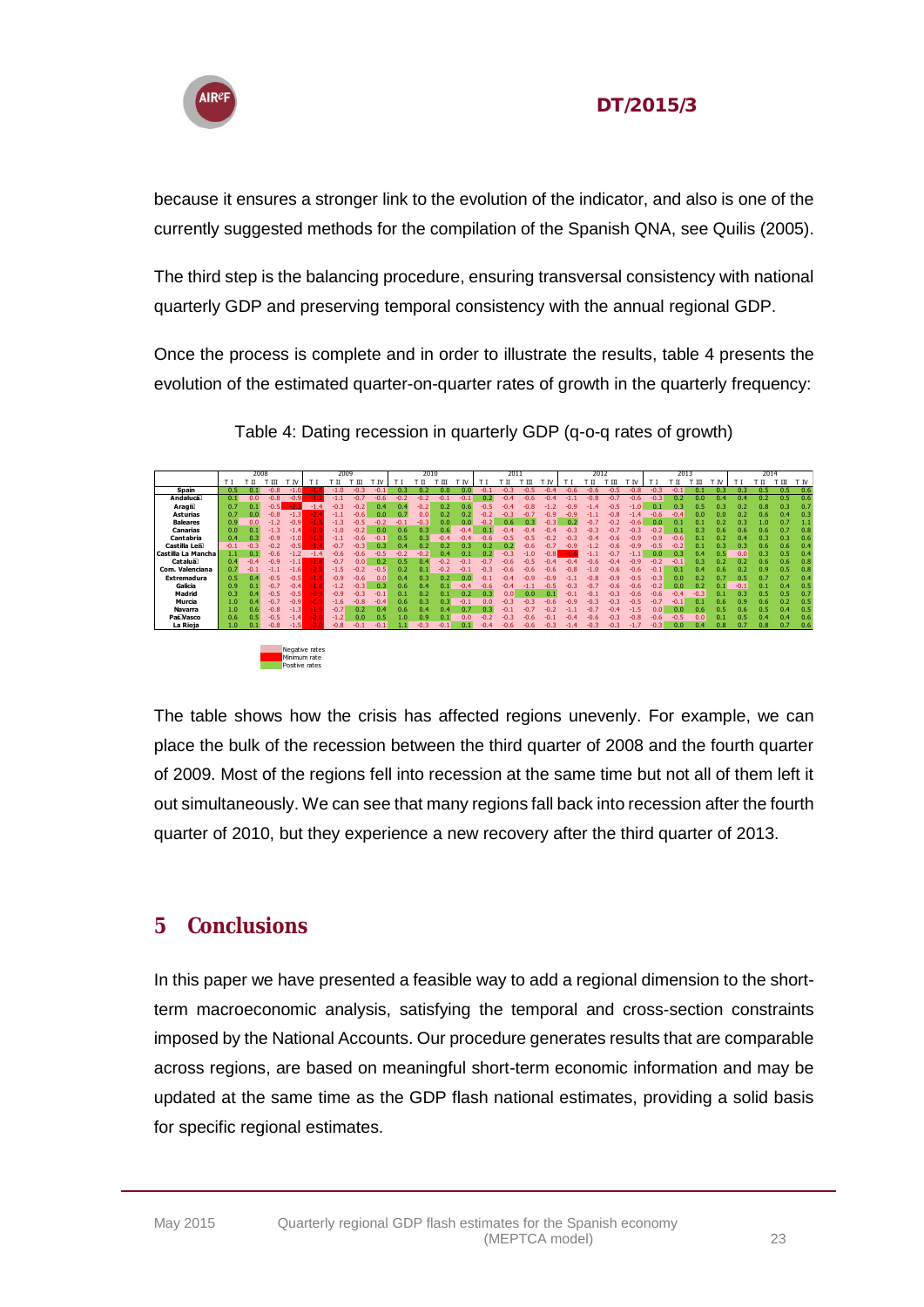

There are several promising lines of research that may widen the scope of the paper. The modeling approach can be easily extended to accommodate several types of extrapolations. For example, the transversal benchmark of the model (the national quarterly GDP) may be an official release made by the National Statistical Institute or a forecast made by an analyst. In the latter case, we can combine these forecasts with the projected path for the underlying short-term quarterly regional indicators to generate the corresponding regional quarterly GDPs. The resulting conditional extrapolations can be used to asses the expected cyclical position of each region with respect to the nation.

Finally, the estimated regional quarterly GDPs can be used to analyze issues related to the synchronicity of the regional business cycles as well as their pattern of comovements.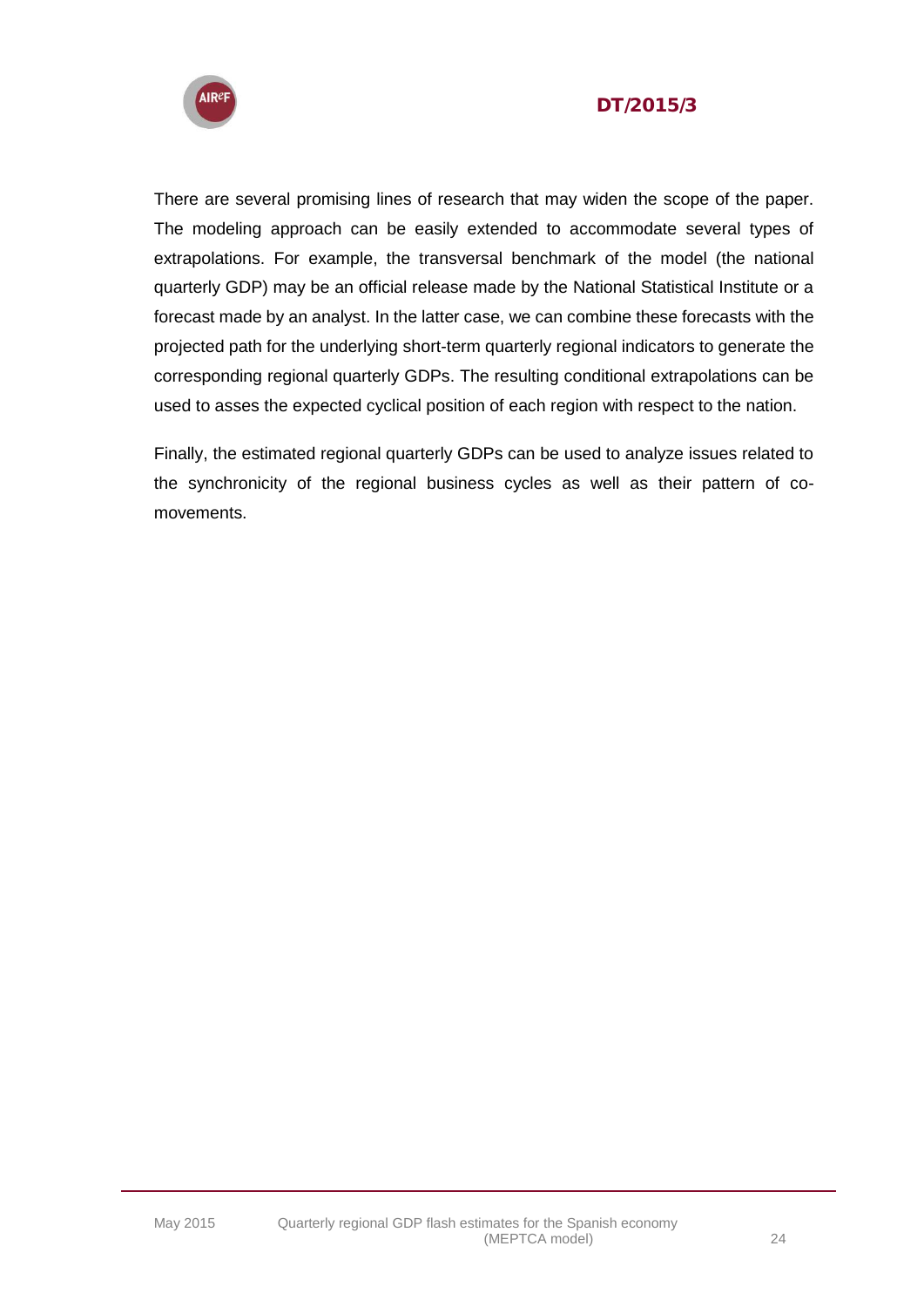

#### <span id="page-24-0"></span>**6 References**

- Abad, A. and Quilis, E.M. (2005) "Software to perform temporal disaggregation of economic time series", Eurostat, Working Papers and Series.
- Abad, A., Cuevas, A. and Quilis, E.M. (2007) "Chain-linked volume indexes: a practical guide", Universidad Carlos III de Madrid, Instituto Flores de Lemus, *Boletín de Inflación y Análisis Macroeconómico*, n 157, p. 72-85.
- Álvarez, F. (1989) "Base estadística en España de la Contabilidad Nacional Trimestral", *Revista Española de Economía*, vol. 6, n. 1-2, p. 59-84.
- Álvarez, R. (2005) "Notas sobre fuentes estadísticas", in Servicio de Estudios del Banco de España, *El análisis de la economía española*, Alianza Editorial.
- Bloem, A.M., Dippelsman, R.J., and Mæhle, N.O. (2001) *Quarterly National Accounts Manual. Concepts, data sources*, and compilation, International Monetary Fund.
- Boot, J.C.G., Feibes, W. and Lisman, J.H.C. (1967) "Further methods of derivation of quarterly figures from annual data", *Applied Statistics*, vol. 16, n. 1, p. 65-75.
- Bournay, J. and Laroque, G. (1979) "Réflexions sur la méthode d'elaboration des comptes trimestriels", *Annales de l'INSEE*, n. 36, p. 3-30.
- Caporello, G. and Maravall, A. (2004) "Program TSW. Revised manual", Bank of Spain, Ocassional Paper n. 0408.
- Chow, G. and Lin, A.L. (1971) "Best linear unbiased distribution and extrapolation of economic time series by related series", *Review of Economic and Statistics*, vol. 53, n. 4, p. 372-375.
- Cuevas, A., Quilis, E.M. and Espasa, A. (2011) "Combining benchmarking and chainlinking for short-term regional forecasting", Universidad Carlos III de Madrid, Department of Statistics, Working Paper n. 2011/4.
- Cuevas, A., Quilis, E.M. and Espasa, A. (2015) "Quarterly regional GDP flash estimates by means of benchmarking and chain-Linking", *Journal of Official Statistics*, forthcoming.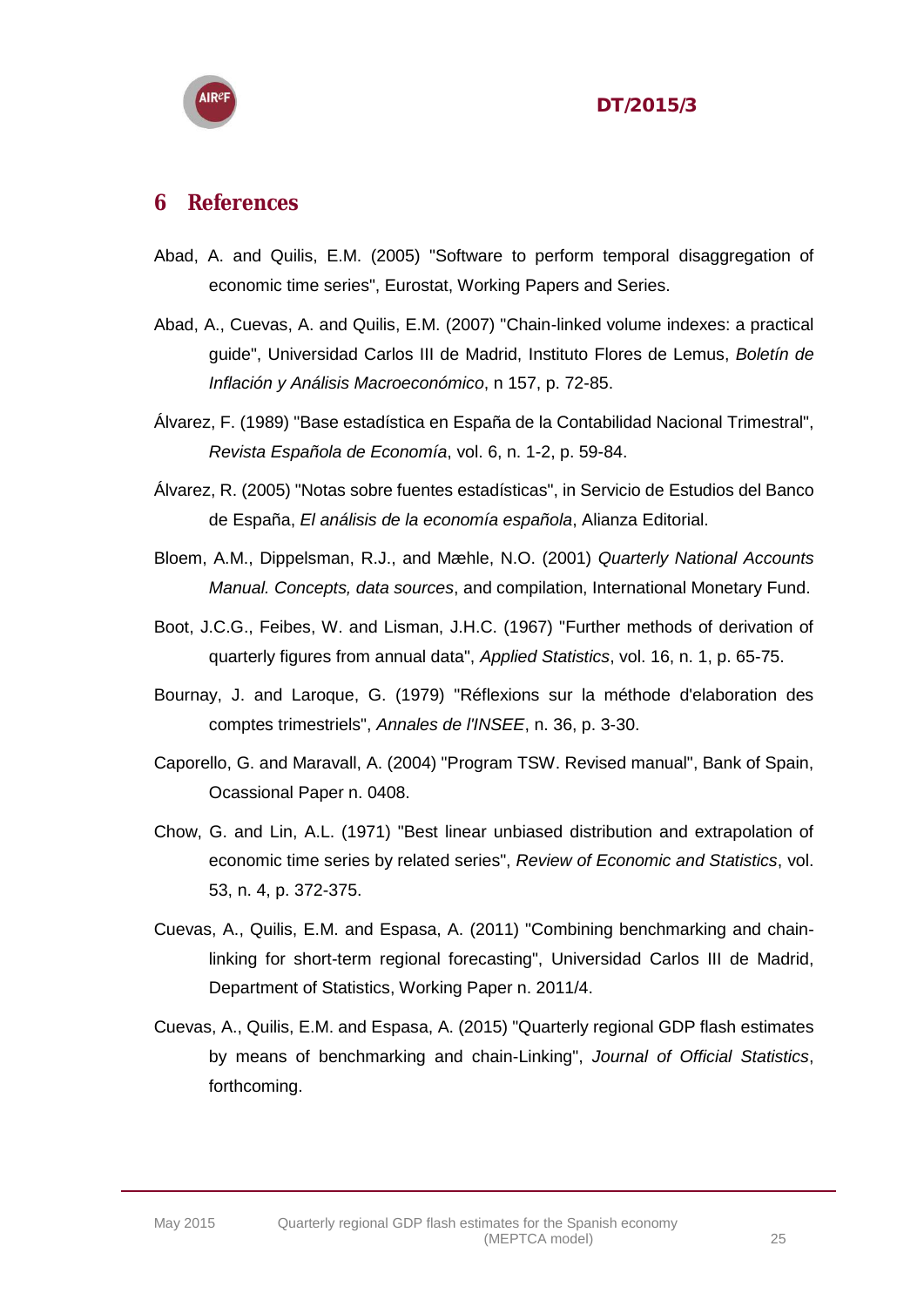

- Denton, F.T. (1971) "Adjustment of monthly or quarterly series to annual totals: an approach based on quadratic minimization", *Journal of the American Statistical Society*, vol. 66, n. 333, p. 99-102.
- Di Fonzo, T. (1987) *La stima indiretta di serie economiche trimestrali*, Cleup Editore.
- Di Fonzo, T. (1990) "The estimation of *M* disaggregate time series when contemporaneous and temporal aggregates are known", *Review of Economics and Statistics*, vol. 72, n. 1, p. 178-182.
- Di Fonzo, T. (2002) "Temporal disaggregation of economic time series: towards a dynamic extension", Dipartimento di Scienze Statistiche, Università di Padova, Working Paper n. 2002-17.
- Di Fonzo, T. and Marini, M. (2003) "Benchmarking systems of seasonally adjusted time series according to Denton's movement preservation principle", Dipartimento di Scienze Statistiche, Università di Padova, Working Paper n. 2003-09.
- Eurostat (1998) *Handbook of Quarterly National Accounts*, Eurostat, Statistical Office of the EC.
- Fernández, R.B. (1981) "Methodological note on the estimation of time series", *Review of Economic and Statistics*, vol. 63, n. 3, p. 471-478.
- Gómez, V. and Maravall, A. (1996) "Programs TRAMO and SEATS", Bank of Spain, Working Paper n. 9628.
- Gregoir, S. (1994) "Propositions pour une désagrégation temporelle basée sur des modèles dynamiques simples", in Eurostat (Ed.) *Workshop on Quarterly National Accounts*.
- INE (1993) *Contabilidad Nacional Trimestral de España (CNTR). Metodología y serie trimestral 1970-1992*, Instituto Nacional de Estadística.
- Litterman, R.B. (1983) "A random walk, Markov model for the distribution of time series", *Journal of Business and Economic Statistics*, vol. 1, n. 2, p. 169-173.
- Lehmann, R. and Wohlrabe, K. (2012) "Forecasting GDP at the regional level with many predictors", CESIFO, Working Paper n. 3956.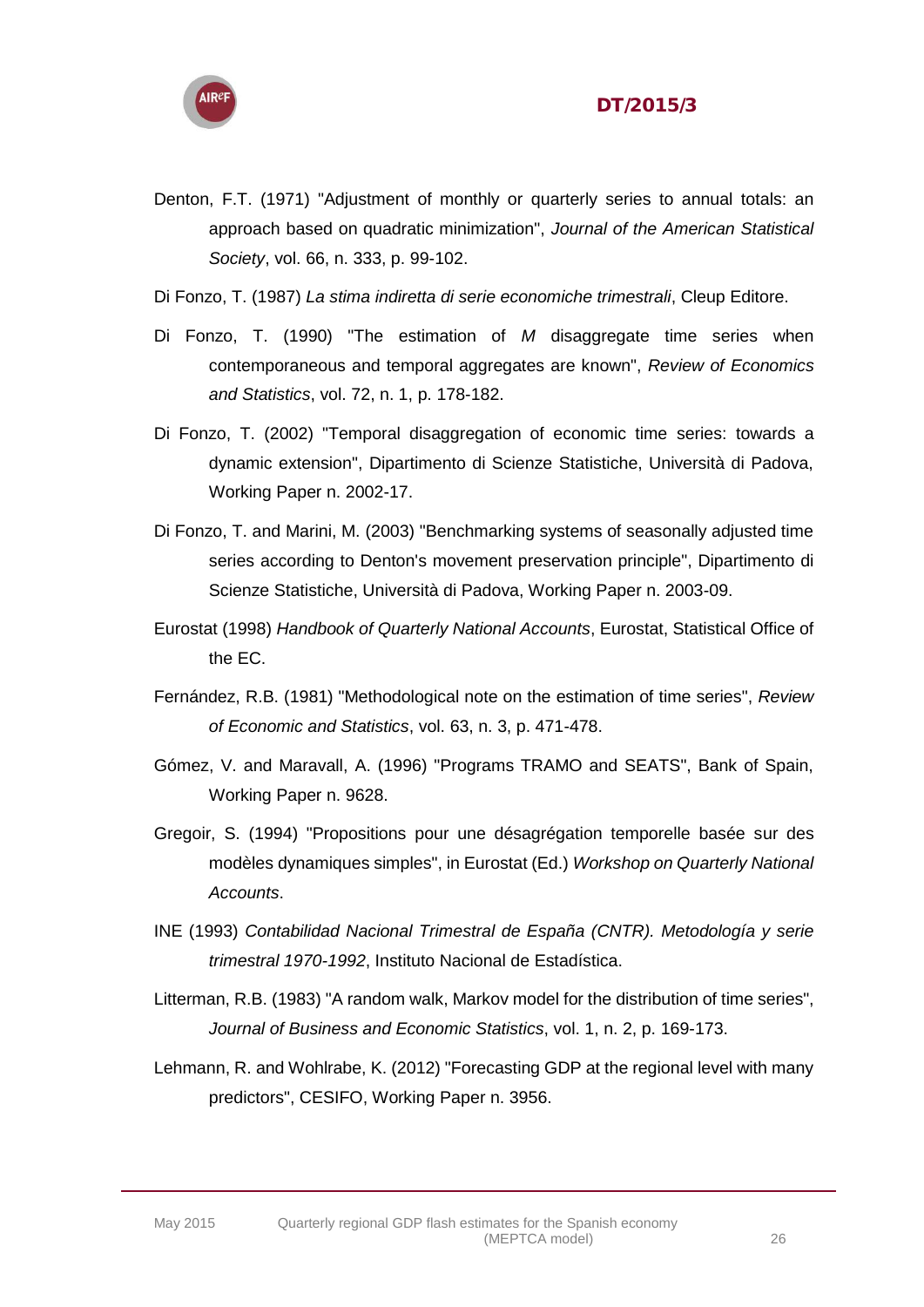



- Martínez, A. and Melis, F. (1989) "La demanda y la oferta de estadísticas coyunturales", *Revista Española de Economía*, vol. 6, n. 1-2, p. 7-58.
- Proietti, T. (2006) "Temporal disaggregation by state space methods: dynamic regression methods revisited", *Econometrics Journal*, vol. 9, p. 357-372.
- Proietti, T. (2011) "Multivariate temporal disaggregation with cross-sectional constraints", *Journal of Applied Statistics*, vol. 38, n. 7, p. 1455–1466.
- Quilis, E.M. (2005) "Benchmarking techniques in the Spanish Quarterly National Accounts" European Commission, Working papers and studies (Eurostat-OECD Workshop on Frontiers in Benchmarking Techniques and Their Application to Official Statistics, Luxembourg, April, 7-8, 2005).
- Salazar, E., Smith, R., Wright, S. and Weale, M. (1994) "Indicators of monthly national accounts", in Eurostat (Ed.) *Workshop on Quarterly National Accounts*.
- Santos-Silva, J.M.C. and Cardoso, F. (2001) "The Chow-Lin method using dynamic models", *Economic Modelling*, vol. 18, p. 269-280.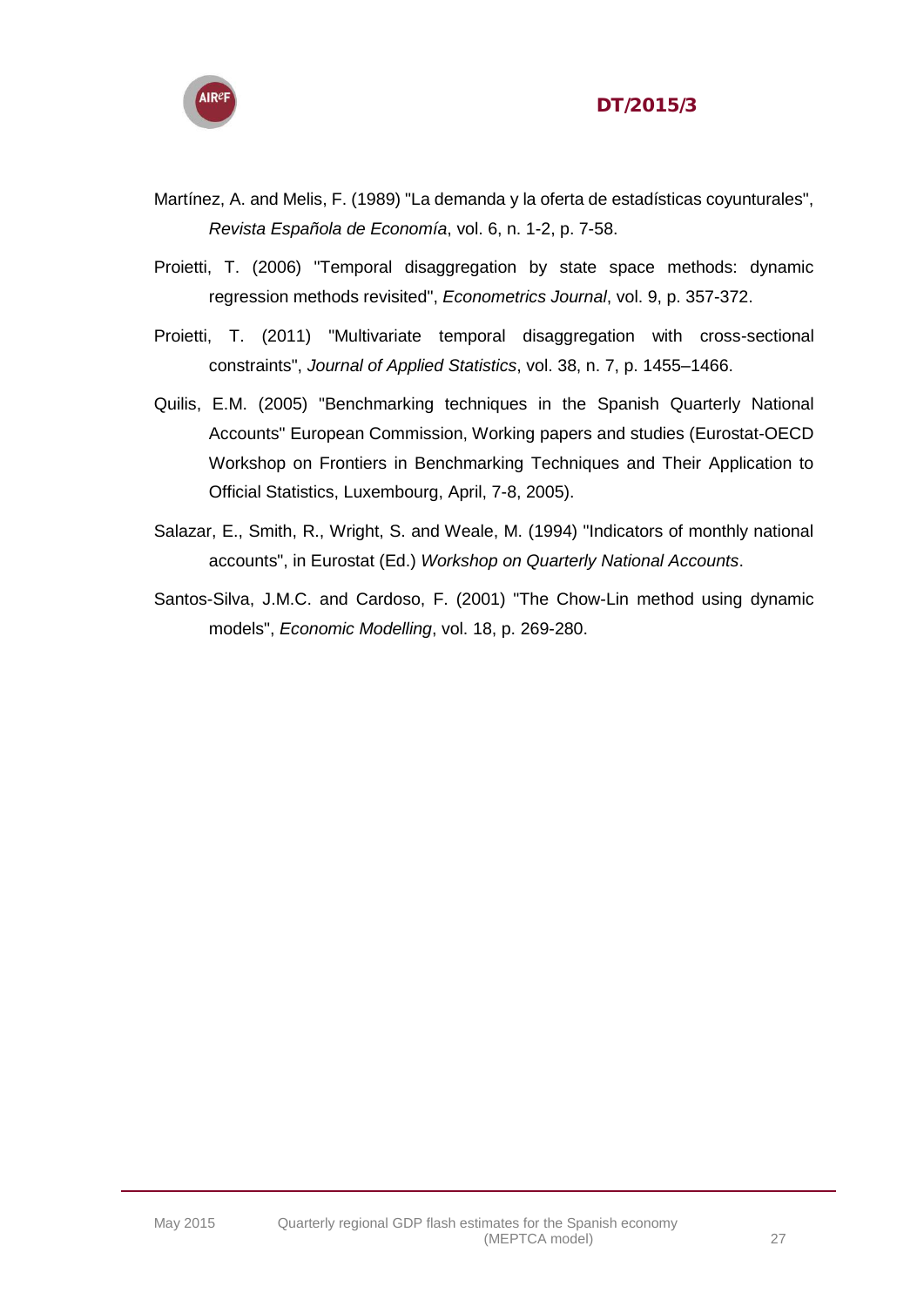



## <span id="page-27-0"></span>**A. Appendix: short-term regional indicators**

- AFI: Social security system: registered workers.
	- Units: persons.
	- Source: Labor department (*Ministerio de Empleo y Seguridad Social*).
	- Starting date: 1995.m1.
- IPI: Index of Industrial Production.
	- Units: Index number.
	- Source: National Statistical Institute (*Instituto Nacional de Estadística, INE*).
	- Starting date: 1995.m1.
	- Back-calculation: combining data from 1990 base (1995.m1-2002.m1) and base 2010 base (2002.m1-present), using the oldest period-onperiod rates of growth to retropolate the newest base.
- PER: Overnight stays in hotel establishments.
	- Units: Number of overnight stays.
	- Source: National Statistical Institute (*Instituto Nacional de Estadística, INE*).
	- Starting date: 1995.m1.
	- Back-calculation: The series have been homogenized since 1998.m12 by means of univariate intervention analysis in order to correct from the methodological change introduced in 1999.m1.
- IAS: Services sector activity indicator.
	- Units: Index number. Valuation at current prices.
	- Source: National Statistical Institute (*Instituto Nacional de Estadística, INE*).
	- Starting date: 2005.m1.
	- Deflated using the Consumer Price Index (CPI) for services (house renting excluded).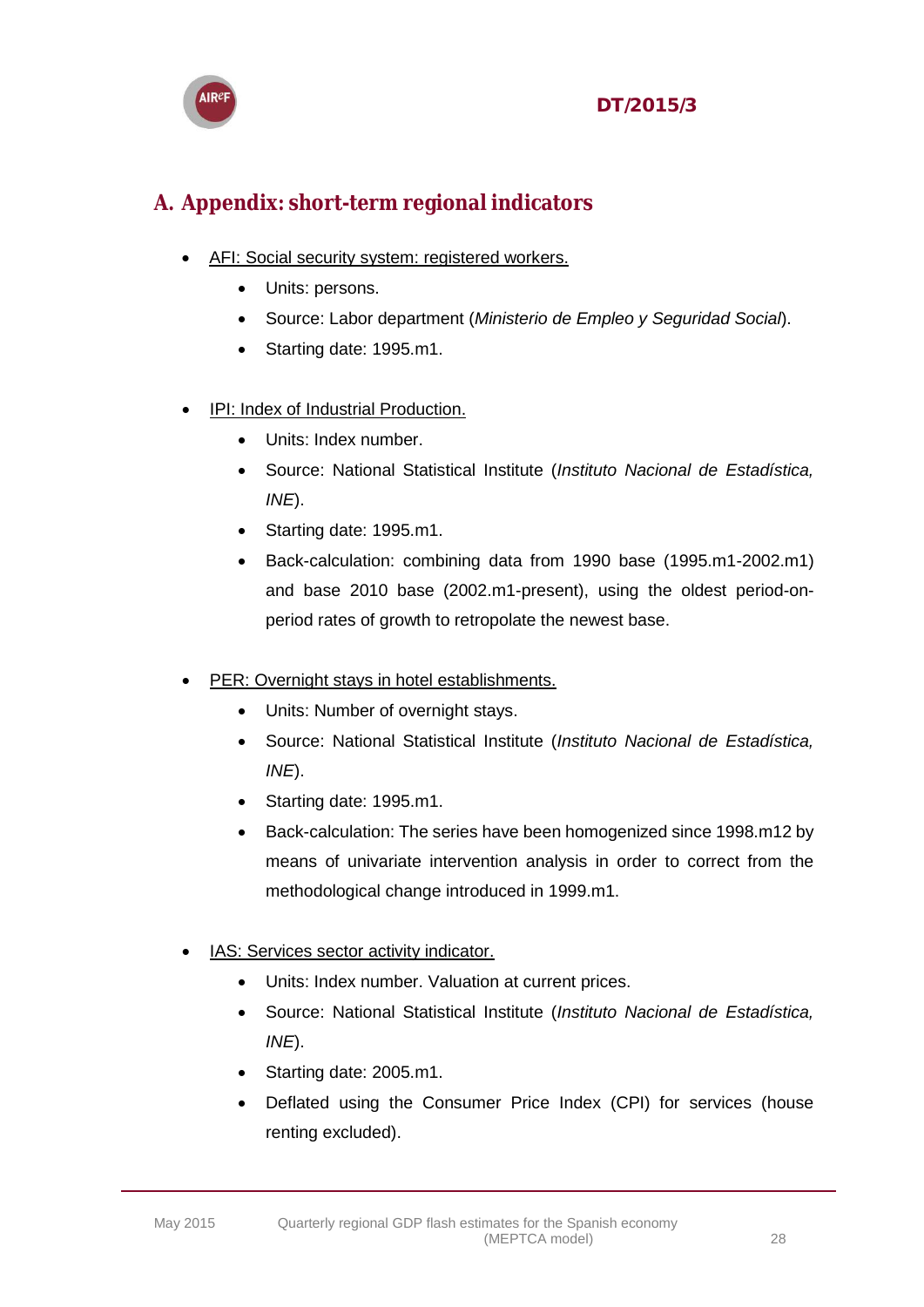

#### ICM: Retail sales index.

- Units: Index number. Valuation at constant prices, gas stations excluded.
- Source: National Statistical Institute (*Instituto Nacional de Estadística, INE*).
- Starting date: 2003.m1.
- Deflated using the Consumer Price Index (CPI) for services (house renting excluded).

#### MAT: Car registrations.

- Units: Registrations.
- Source: Traffic department (*Dirección General de Tráfico, Ministerio del Interior)*.
- Starting date: 1995.m1.

#### EXP: Exports of goods.

- Units: Euros, valuation at current prices.
- Source: External trade statistics, Ministry of Economy and Competitiveness.
- Starting date: 1995.m1.
- Deflated using the national exports unit value index.
- IMP: Imports of goods.
	- Units: Euros, valuation at current prices.
	- Source: External trade statistics, Ministry of Economy and Competitiveness.
	- Starting date: 1995.m1.
	- Deflated using the national imports unit value index.
- VIS: New building permits: total area to build in housing.
	- Units: squared meters
	- Source: Ministry of Public Works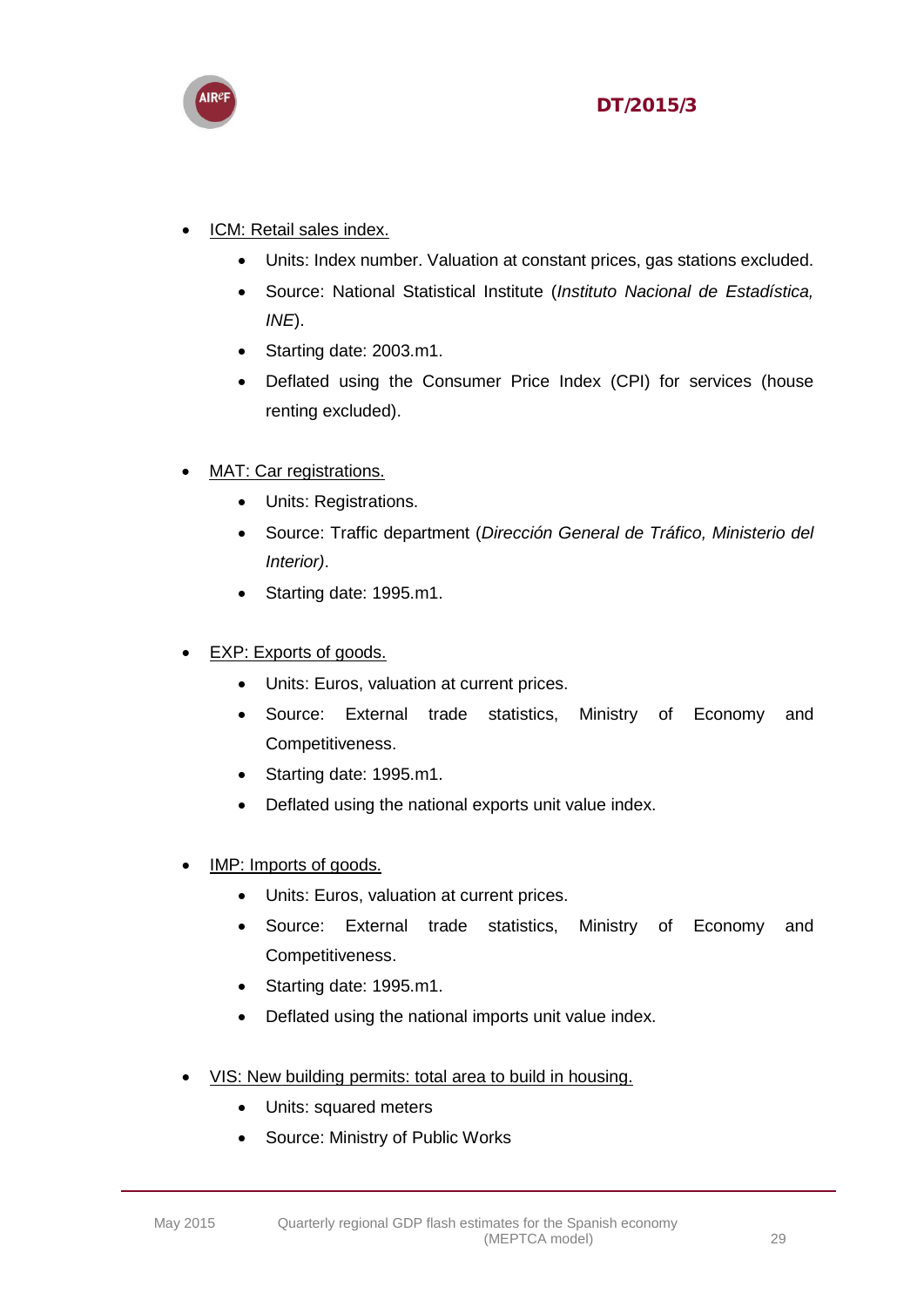

- Starting date: 1995.m1.
- HIP: Mortgages on housing.
	- Units: number
	- Source: National Statistical Institute (*Instituto Nacional de Estadística, INE*).
	- Starting date: 1995.m1.
	- Back-calculation: combining data from old base (1995.m1-2003.m1) and new base (2003.m1-present), using the oldest period-on-period rates of growth to retropolate the newest base.
- CRE: Total Credit to resident sectors.
	- Units: Euros, valuation at current prices
	- Source: Bank of Spain
	- Starting date: 1995 Q1
	- Deflated using the Consumer Price Index (CPI)
- DEP: Deposits: public administration and other resident sectors.
	- Units: Euros, valuation at current prices
	- Source: Bank of Spain
	- Starting date: 1995 Q1
	- Deflated using the Consumer Price Index (CPI)
- GAS: consumption of petroleum products.
	- Units: Tons
	- Source: CORES (strategic oil reserves corporation)
	- Starting date: 1995. m1
	- Deflated using the Consumer Price Index (CPI)